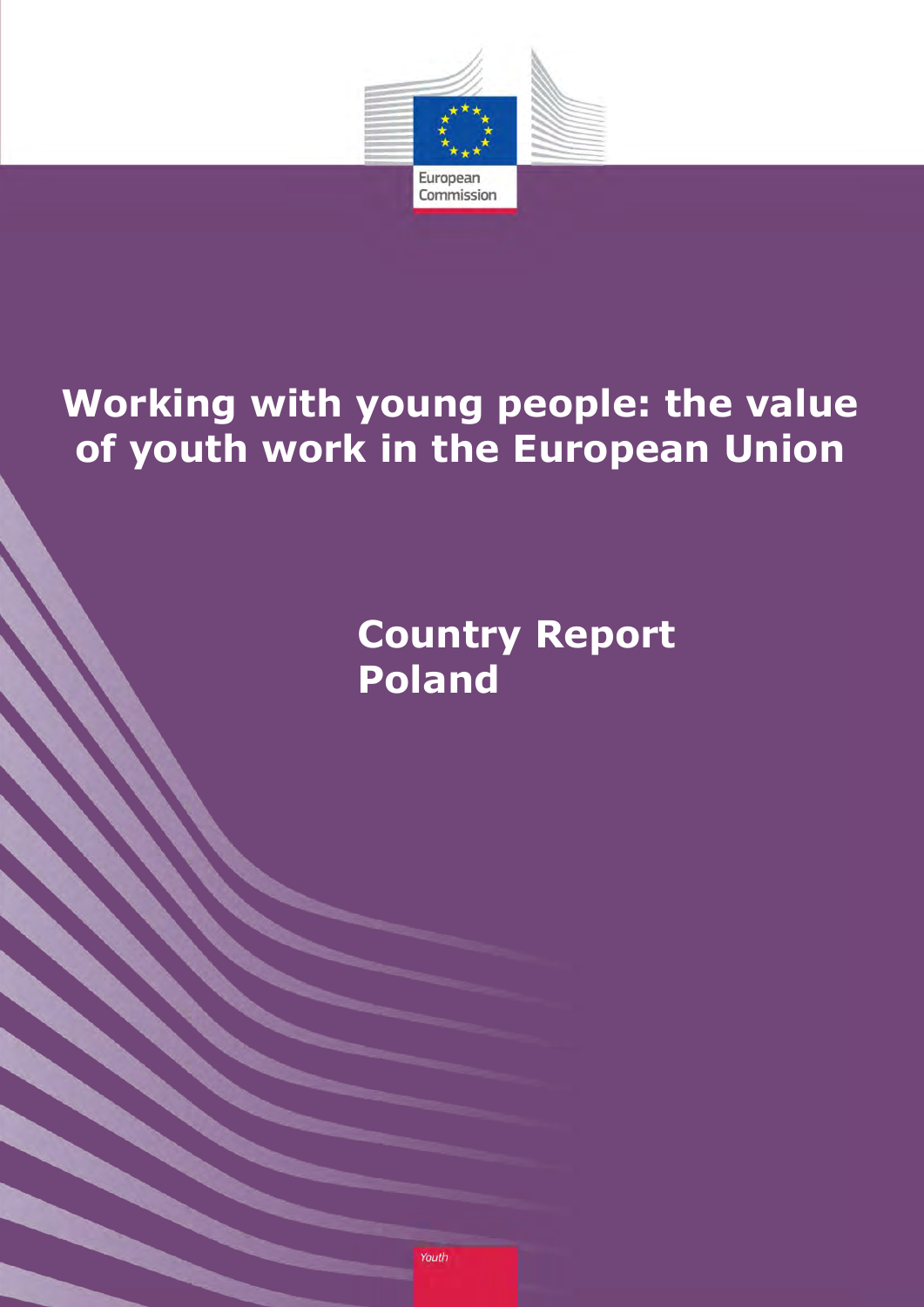

This document has been prepared for the European Commission and the Education, Audiovisual and Culture Executive Agency. However, it reflects the views only of the authors, and the Commission cannot be held responsible for any use which may be made of the information contained therein.

#### *Contractor:*



ICF GHK 146 Rue Royale Brussels B-1000 T +32 (0) 2 275 01 00 F +32 (0) 2 275 01 09 brussels@ghkint.com

[www.ghkint.com](http://www.ghkint.com/) 

General report prepared by Allison Dunne, Daniela Ulicna, Ilona Murphy, Maria Golubeva and checked by Daniela Ulicna, Margaret James

Edited by European Commission, February 2014 Directorate-General for Education and Culture Working with young people: the value of youth work in the EU © European Union, 2014 NC-04-14-173-EN-N ISBN: 978-92-79-367-197-5 doi: 10.2766/7275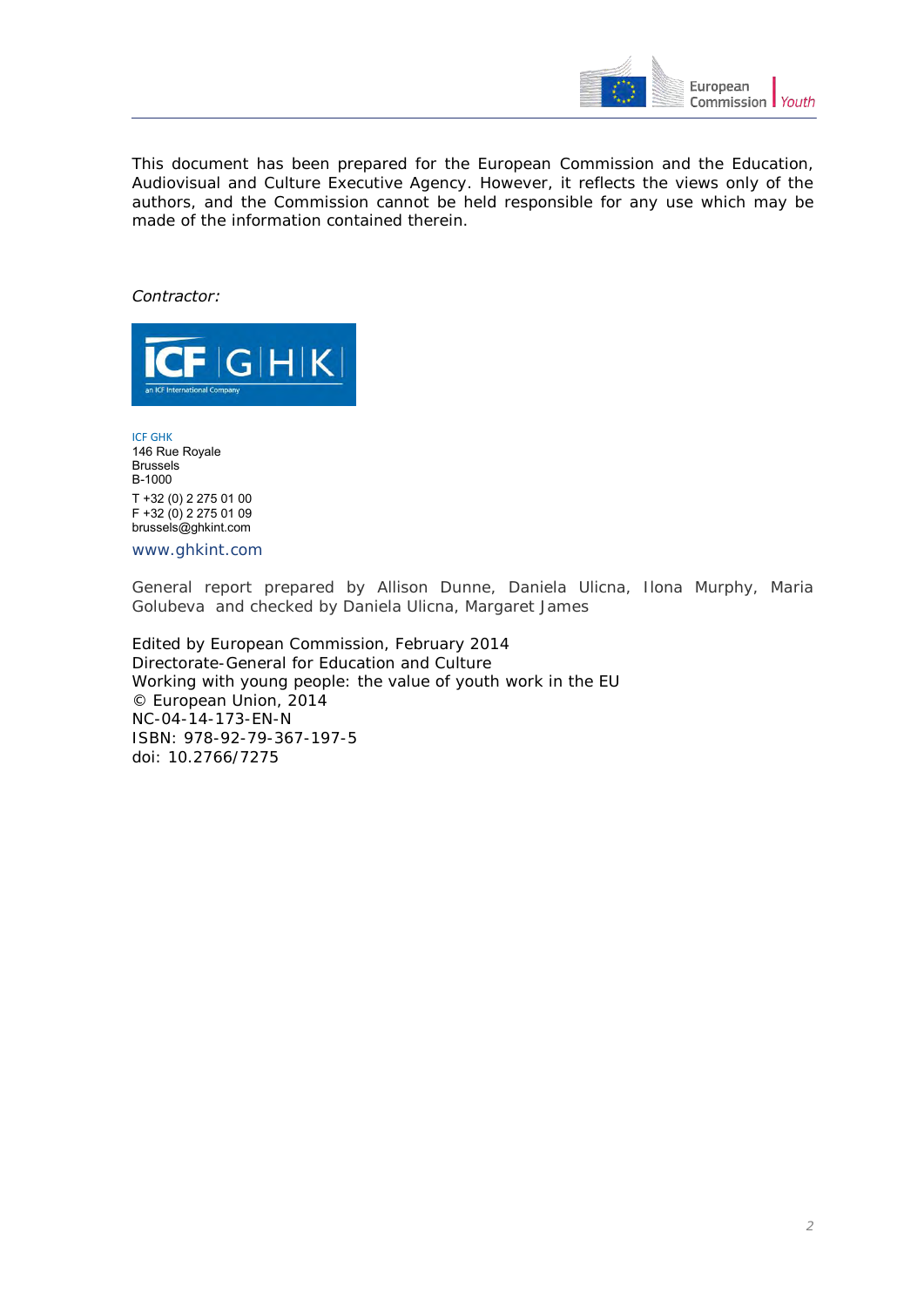

# **Working with young people: The value of youth work in the EU**

**Country report: Poland**

**Author: Aleksandra Duda**

**This report presents the situation as of February 2013**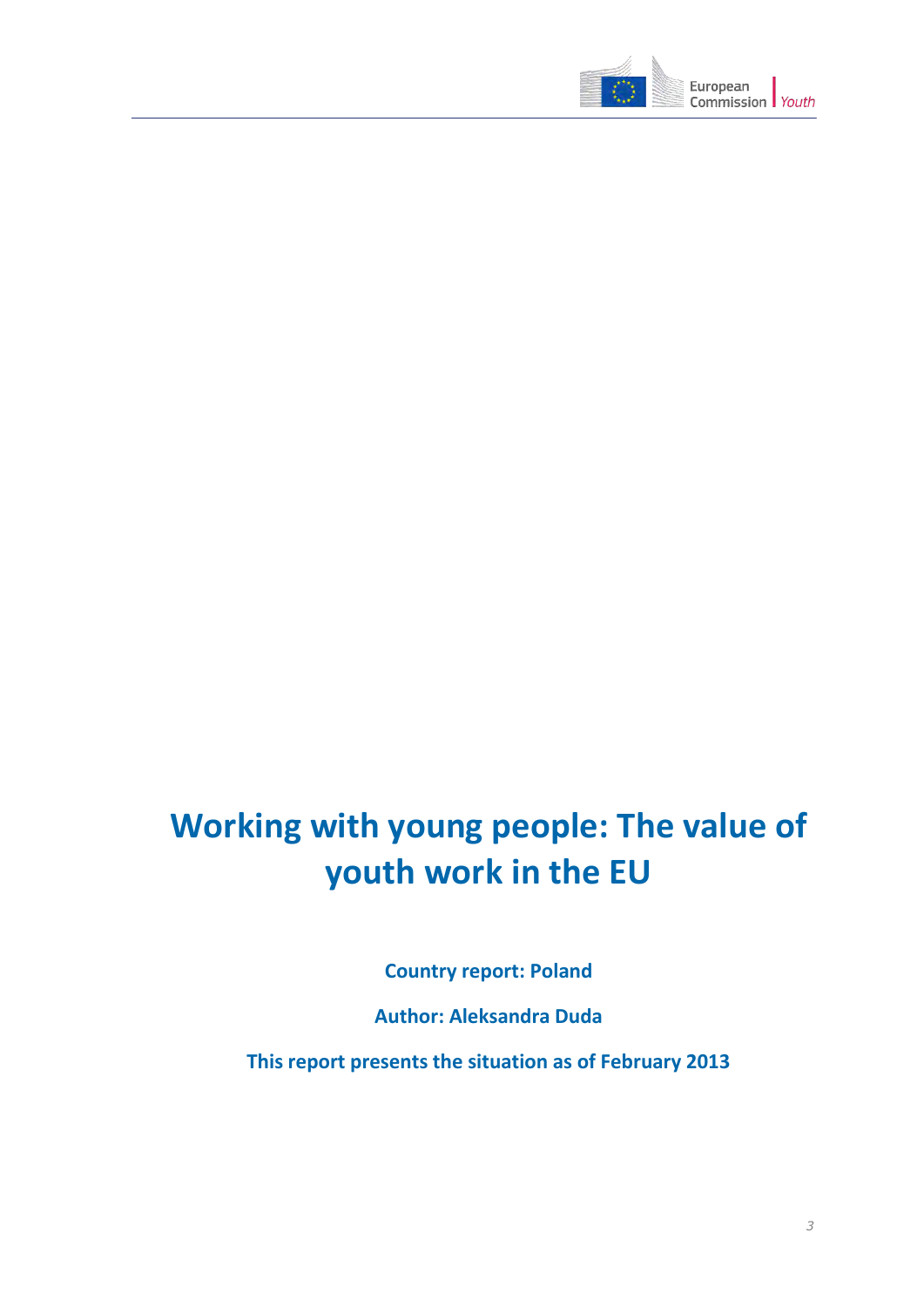

# **1 Introduction: tradition, definitions and concepts**

| <b>KEY FACTS</b>                                                            | <b>RESPONSE</b>                                                                                                                                                                                                                                                                          |
|-----------------------------------------------------------------------------|------------------------------------------------------------------------------------------------------------------------------------------------------------------------------------------------------------------------------------------------------------------------------------------|
| Definition for youth work                                                   | No.                                                                                                                                                                                                                                                                                      |
| Legal definition for youth work                                             | <b>No</b>                                                                                                                                                                                                                                                                                |
| Approximate length of youth work tradition                                  | Approx. 100 years                                                                                                                                                                                                                                                                        |
| Approximate length of formal / professional youth work<br>tradition         | Approx. 100 years                                                                                                                                                                                                                                                                        |
| Overview of relative importance of youth work in supporting<br>young people | Increased/Remained<br>the<br>same                                                                                                                                                                                                                                                        |
| Main sectors/fields of formal / professional / statutory youth<br>work      | Vocational<br>activity<br>0f<br>unemployed youth (e.g.<br>developing<br>social<br>competences,<br>own<br>initiatives,<br>entrepreneurship), work<br>with young people with<br>special<br>needs,<br>development of cultural<br>education,<br>youth<br>volunteering,<br>and<br>prevention. |
| Main sectors / fields of non-formal / third sector led youth work           | General education,<br>culture and sport, young<br>with fewer<br>people<br>opportunities,<br>participation in<br>political<br>life.                                                                                                                                                       |

### **1.1 Definitions**

-

Based on the interviews with key stakeholders carried out as a part of this study, 'Youth work' in Poland can be defined as:

- Educational and upbringing activities, both formal and non-formal, based on voluntary participation of young people, covering areas such as education, upbringing, welfare, prevention, culture, rehabilitation, sports etc.
- Compensatory measures, carried out on a regular basis, which aim to level the social deficiencies of young people and address certain problems they face (e.g. pathologies, addictions, unemployment).

# **Youth work in Siemacha Association**

It has been pointed out by the interviewed experts and practitioners that the activity of Siemacha Association<sup>1</sup> can serve as a good example of properly defined and implemented youth work in Poland. As stated on Siemacha's website, they offer '*a yard of a new generation based on the values of peers, trust, community, activity, creation, development and multimedia, offering young people the space for* 

Siemacha Association is a Polish non-profit association that provides a system that helps children and young people in education, education, therapy and physical development. For more information please see: http://siemachaspot.pl/aktualnosci/SIEMACHA-Spot,14,158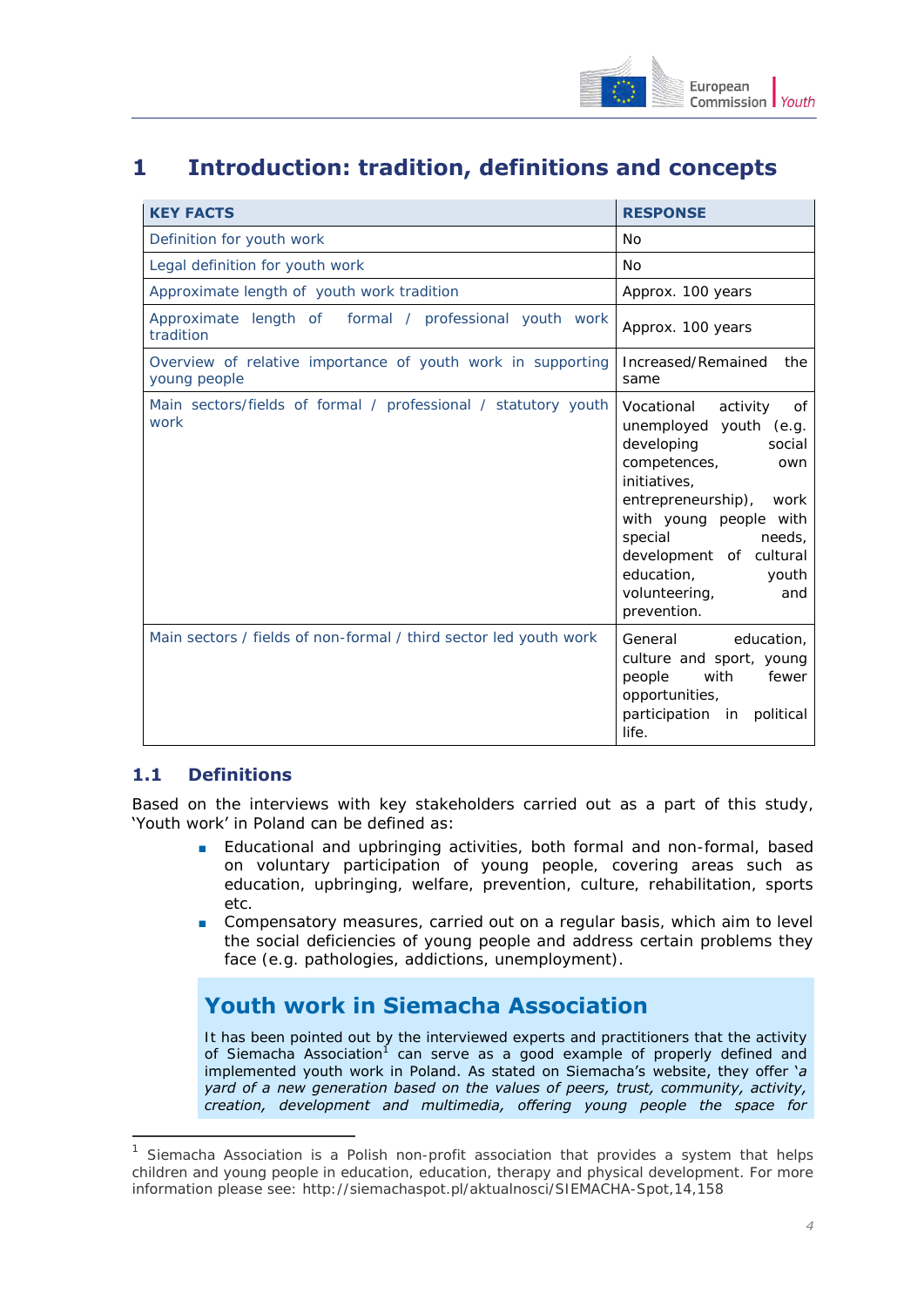

#### *development, so they can build lasting social relationships, gain new skills, learn the responsibility and live up to the role of future citizens*'.

The lack of formal definition of youth work as such in a form understood by the European Commission can be potentially explained by the following factors: the crosssectoral nature of youth policy in Poland and no single coordination centre that could develop a universal definition of youth work; difficulties with direct translation of this term (e.g. associated with the labour market, hierarchy) and therefore with its meaning in Polish language; and the vague image of social work as a recognisable professional activity in general.<sup>2</sup>

#### **1.2 Tradition and development of youth work**

According to the literature in the subject, the tradition of youth work in Poland can be divided into five periods dating back almost 100 years. Years 1918-1947 were the time of emergence of centralised youth organisations focused on education, selfdevelopment and restricted socialisation, and influenced by the process of gaining national independence. In 1948-1956, youth work was condensed into one, mass and controlled movement, ideologically influenced by the totalitarian regime. In 1957- 1970, when the process of deconstruction of socialism has begun, the role of schools as institutions of youth work increased and new ideas of a more liberal attitude to youth emerged. In 1970-1989, during the time of social protest, youth organisations independent of the government - began to appear alongside alternative and subcultural movement. Also the role of Catholic Church began to increase (for more information please see Annex 1).<sup>3</sup>

During the last period, 1989-2012, an important change that could be observed is a departure from youth work carried out within youth organisations / institutions and centralised planning. In recent years, this area is being 'colonised' by nongovernmental organisations (NGOs) and self-governments (which often cooperate with the third sector). It is also expected that '*ad hoc activities and spontaneous creativity will become more meaningful'* in the future, '*especially with the growing distance of youth from solid forms of engagement and participation'*. 4

In opinion of majority of interviewees, the importance of youth work in the past 20 years has been gradually increasing. This development was triggered by significant social, cultural, economic changes and their dynamics, which resulted in a growing need to meet the needs of young people.<sup>5</sup> The following factors have been identified as key drivers or reasons behind the formation of youth work in Poland into its current shape:

■ The opening of borders after Poland's accession to the EU followed by a large wave of migration.

 $\overline{a}$ 

<sup>2</sup> Rymsza, M. (ed.) (2012), *Pracownicy socjalni i praca socjalna w Polsce. Między służbą społeczną a urzędem,* Warsaw: Institute of Public Affairs (IPA).

<sup>3</sup> Information in this sub-section comes from: Sińczuch, M. (2009), *Poland: the ideological background to youth work*. In: Verschelden, G., Coussée, F., Van de Walle, T. and Williamson, H. (eds.) (2010), *The history of youth work in Europe and its relevance for youth policy today*, Brussels, Council of Europe Publishing.

<sup>4</sup> In 2008, 65% of young respondents declared they are not associated with any club, association, movement or organisation. (Sińczuch, M. (2009), *Poland: the ideological background to youth work*. In: Verschelden, G., Coussée, F., Van de Walle, T. and Williamson, H. (eds.) (2010), *The history of youth work in Europe and its relevance for youth policy today*. Brussels: Council of Europe Publishing.)

<sup>&</sup>lt;sup>5</sup> Interview with a representative of Voluntary Labour Corps (OHP).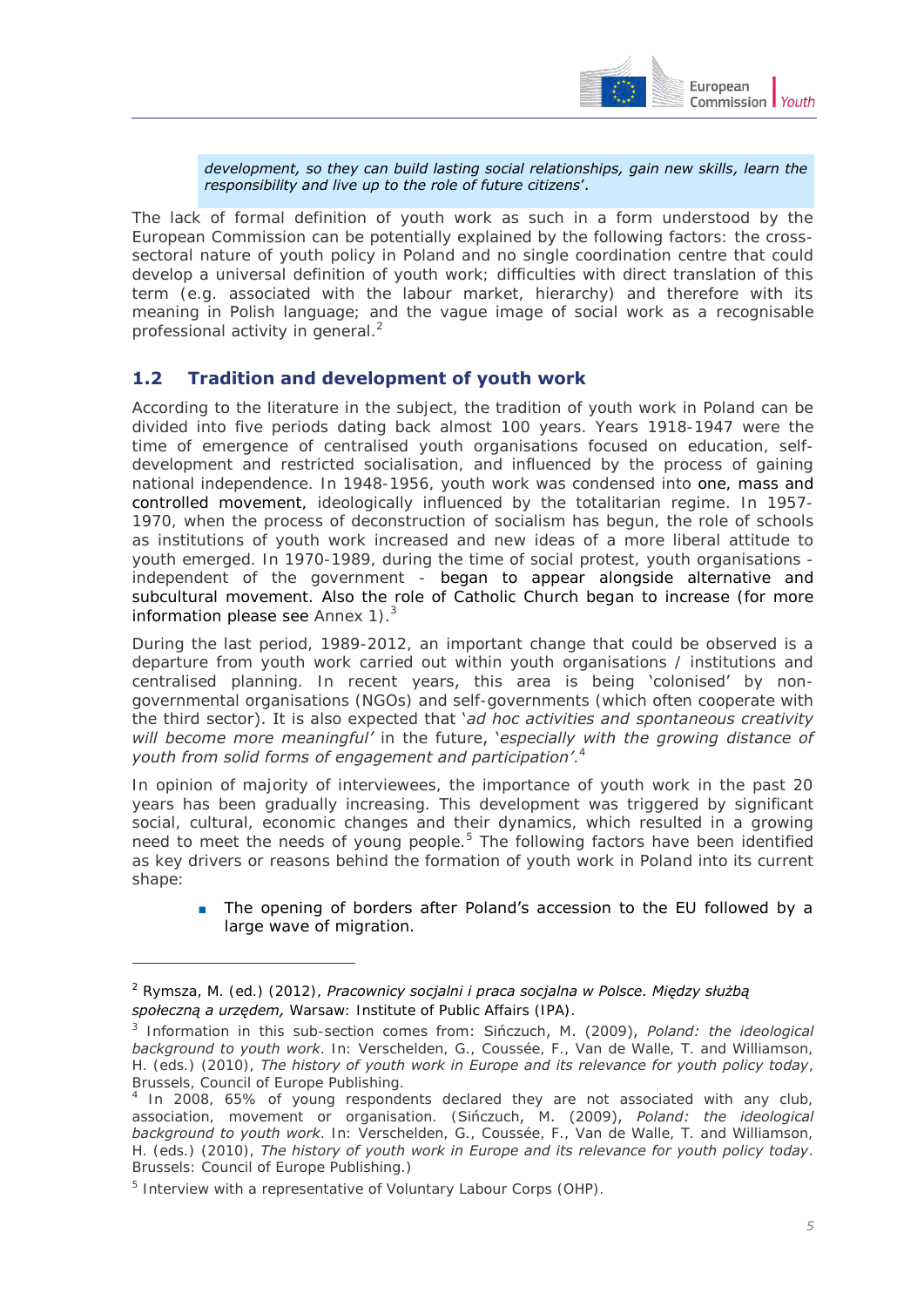

- Access to 1) EU funds via projects run by actors such as NGOs and selfgovernments, where youth is listed as the main recipient/beneficiary, and 2) EU programmes (Youth in Action) that can be realised by youth themselves.
- Embedding youth as s clear and separate target group in the European Commission's agenda and adapting national programmes/strategies to the EU requirements.
- Strong focus of the Polish society (and accordingly youth) on catching up with civilizational backwardness and making money.
- Professionalisation and growing importance of the NGO sector.

As for the sectors/areas of youth work that have grown in importance in the past decade, some changes can be observed as well. In the past, main attention has been devoted to young people with fewer opportunities. In recent years, however, a growing number of projects that develop youth entrepreneurship and skills youth will need in the labour market can be also observed. Thus, while before youth work was addressing mainly young people threatened by exclusion because of their lack of competences, qualifications, and education, in the last two years also educated youth have been approached as a target group facing similar problems (e.g. with finding a job, developing social competences, own initiatives, entrepreneurship).

Other areas that have grown in importance include work with young people with special needs, development of cultural education, youth volunteering, and prevention. The main areas that have decreased in importance are general education, culture and sport, participation in political life.

#### **1.3 The current situation: the delivery of formal and non-formal youth work**

According to the law, the education system should provide the conditions for the development of pupils' interests and talents by developing their social activity and skills to spend leisure time as well as by organising extracurricular and after-school activities (Article 1 of the Act on school education system of 7 September 1991, with further amendments).<sup>6</sup> Youth work is offered primarily by entities whose activity is described in the Act on school education system. These include above all schools and educational and upbringing institutions, including school youth hostels enabling the development of youth's interests and talents as well as the use of various forms of recreation and leisure (e.g. art centres, psychological and pedagogical counselling, youth centres, social therapy, special education centres etc.). Tasks in the area of education and upbringing of young people are also carried out by the Voluntary Labour Corps (organised according to separate regulations). Other providers include: youth culture houses (with libraries), socio-therapeutic day-care centres and career counselling, which are often contracted by the local self-governments to NGOs.

The third sector in Poland is regarded as the most dynamic in promoting youth work. Here, youth work is carried out by associations, organisations, foundations, scouts etc. For instance, NGOs are carrying out many activities voluntarily or thanks to outsourcing some of them by the central administration and local authorities (e.g. day-care centres, helping women working in prostitution, taking care of street children, addiction prevention). There is also a strong engagement in social care on the side of church organisations (e.g. convents or church related associations) and parishes, which run community centres and shelters for children and youth. With the exception of political parties and political organisations, associations and other organisations can also operate in schools if their statutory purpose is upbringing as

-

<sup>&</sup>lt;sup>6</sup> The Act on school education system of 7 September 1991 (with further amendments) can be found at: http://isap.sejm.gov.pl/Download?id=WDU20042562572&type=3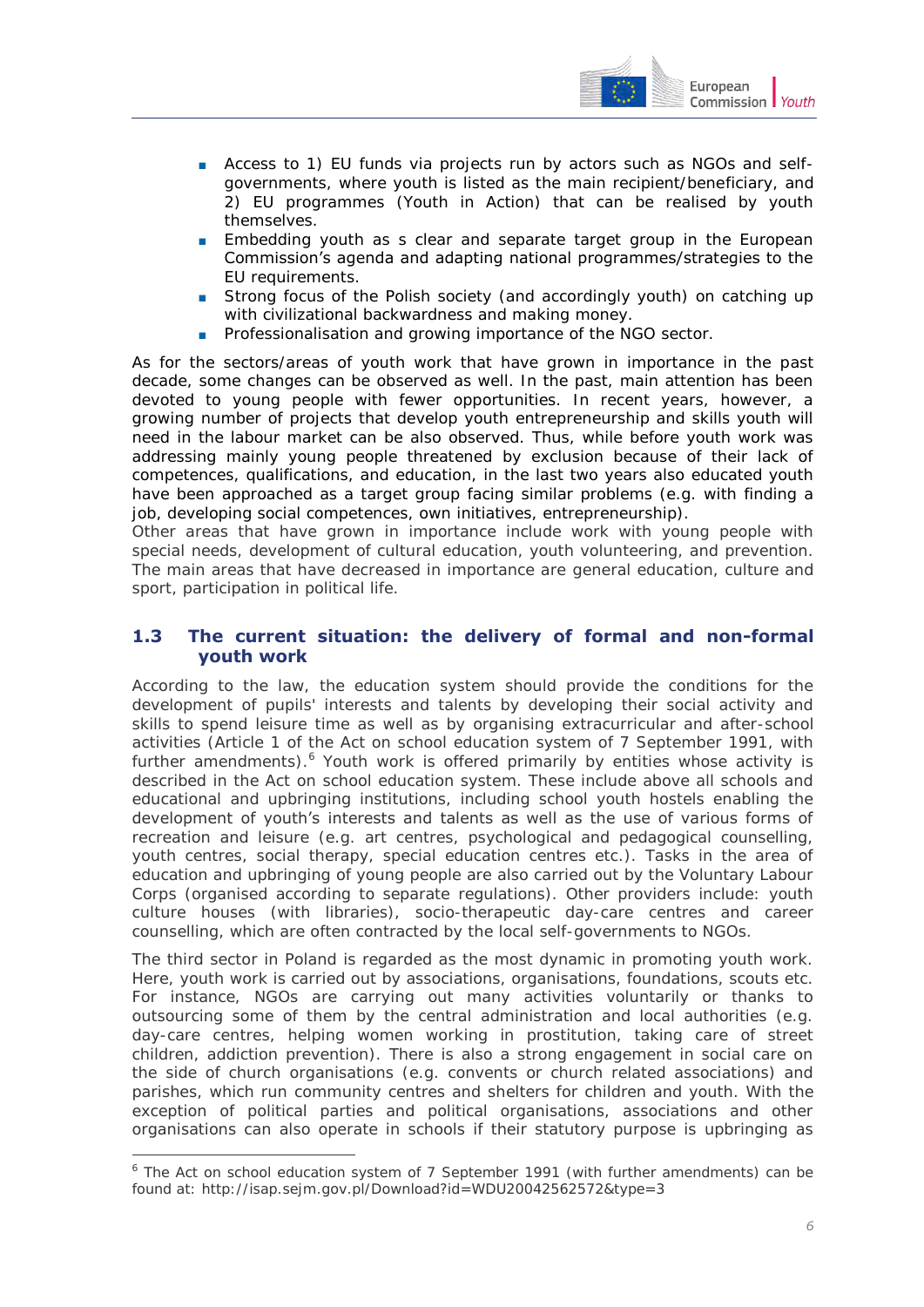

well as expansion and enrichment of forms of teaching, educational and care activities (Article 56 of The Act on School Education System).

The key differences and similarities between formal and third sector-led youth work are:

- Regulation by separate legal documents.
- Greater share of youth work in the public sector.
- More trust, authority and discipline associated with services provided by the public sector (especially in relation to the tasks of school education).
- Higher quality standards, more attractive services, and wider opportunities to choose the support form provided by the third sector (particularly in the area of extracurricular activities, innovation, novelties in applied approaches).<sup>7</sup>
- Approach to the role of youth work: prescriptive (education/upbringing) in formal sector vs. active (partnership) in the third sector.

Activities of the NGO-led youth work are often complementary to a formal offer in this area.

# **2 Legislative context and governance**

| <b>KEY FACTS</b>                                                                               | <b>RESPONSE</b>                                     |
|------------------------------------------------------------------------------------------------|-----------------------------------------------------|
| Legislative framework for youth work                                                           | No.                                                 |
| Level of regulation for youth work                                                             | National/Regional/Local                             |
| Body(ies) with a responsibility for governing youth   Various ministries, regional and<br>work | local authorities, and their<br>consultative bodies |

### **2.1 Legal background**

While there is no legal definition of 'youth work' in Poland, elements of youth work, widely understood as didactic, upbringing and caring, are being addressed in various regulations. The aspects of youth work covered by legislation include:

- Education and upbringing
- Psycho-pedagogical assistance
- Youth employment
- Safety

 $\overline{a}$ 

- Conduct with minors
- Organisation of social assistance
- Professional qualifications of those working with young people (please see Section 4)
- Tasks, responsibilities and relationships of public and local administration and the third sector in the area of youth

Please see Annex 2 for the list of specific legal acts in these areas.

The opinions about the need for further regulation in the area of youth work vary. According to some experts, the Polish law regulates all key aspects of youth work and should be only updated to reflect critically changing conditions. Others maintain that some sort of standardisation of this issue would be valuable (e.g. in terms of youth work definition, conditions to receive ministerial funding, subsystem of information,

 $7$  Interview with a representative of the Voluntary Labour Corps' (OHP).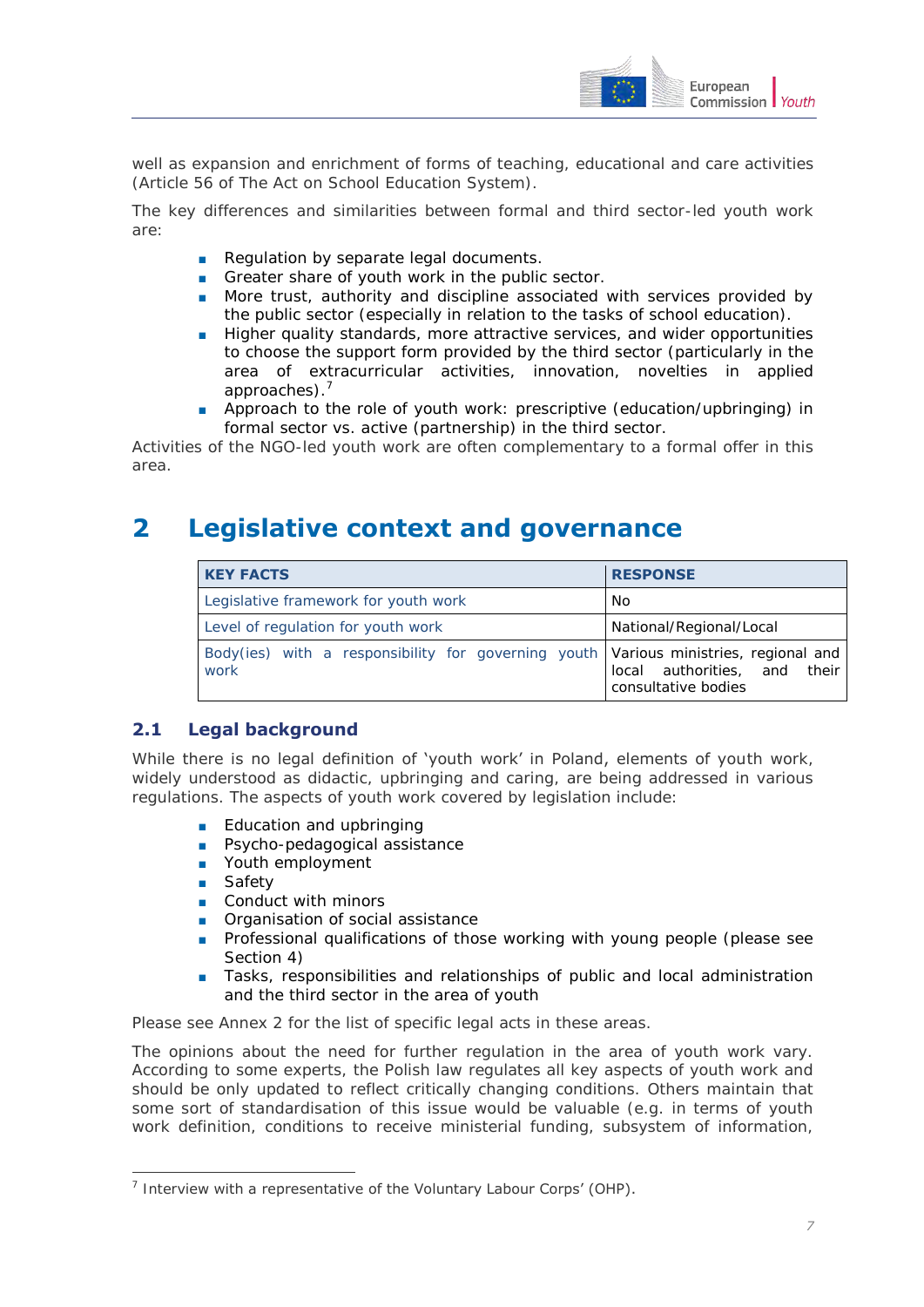

monitoring youth work effectiveness). There is general agreement that further regulations, should they appear, should not constrain the activity in this sector.

It has been also suggested to remove the income criterion to qualify young people to various youth work related projects, events, and forms of activity (e.g. camps organised by the socio-therapeutic day-care centres only for youth from low-income or pathologic families), in order to make the system more inclusive.<sup>8</sup>

### **2.2 Governance**

 $\overline{a}$ 

Youth work in Poland is a cross-governmental responsibility and there is no central body that coordinates activities in this area. Youth policy is considered through the prism of youth's particular problems and not in a holistic manner, that is, addressing youth as a whole. The national public authorities and institutions involved in youth work / policy include:

- Ministry of National Education
- Ministry of Labour and Social Policy (e.g. Department for Improving Educational Chances, Department for International Relations)
- Ministry of Sport and Tourism:
- Ministry of Health
- Ministry of Science and Higher Education
- Ministry of Economy
- Children's Ombudsman
- PARPA (The State Agency for the Prevention of Alcohol-Related Problems)
- National Bureau for Drug Prevention
- Parliament's Commission of Education, Science and Youth (and subcommission on youth issues) $9^9$

Also, Children and Youth Parliament held on annual basis supports governmental institutions in the area of youth policy.

According to the declaration of the Ministry of National Education '*due to the peculiar nature of this cross-sectoral policy, there is a strong need to create the conditions for coordination of the activities of the government and institutions working for youth*   $(...)'$ .<sup>10</sup> However, the Youth and Non-Governmental Organisations Department established within the Ministry of National Education in January 2011 to coordinate activities across many different youth policy areas has been dismantled in February 2012. The lack of coordination body that would be responsible specifically for youth policy in the country has been identified by interviewees as one of the key needs related to youth work.

At regional and local level, the competencies of Marshall's Offices and local administrative units - *gminy* (communes) - consider fields of education, culture and social welfare policy, sport and health. In addition, the provinces take actions to support and promote the idea of self-government among its citizens. In terms of youth, local authorities can also agree to create consultative bodies - Youth Councils

<sup>8</sup> Sińczuch, M. (2009), *Poland: the ideological background to youth work.* In: Verschelden, G., Coussée, F., Van de Walle, T. and Williamson, H. (eds.) (2010), *The history of youth work in Europe and its relevance for youth policy today*. Brussels: Council of Europe Publishing.

<sup>&</sup>lt;sup>9</sup> There is also Interministerial Group of Children and Youth, but it has not been active till now. (European Comission (2012), *National report: First cooperation cycle of the EU Youth Strategy 2010-2012 (Poland),* Brussels: European Comission. Available at : <http://ec.europa.eu/youth/documents/national\_youth\_reports\_2012/poland.pdf>.). <sup>10</sup> [Ministerstwo Edukacji Narodowej](http://www.men.gov.pl/) (2011), Polityka młodzieżowa w Polsce,

<sup>&</sup>lt;http://www.prezydencja.men.gov.pl/pl/mlodziez/14-polityka-modzieowa-w-lsce> date accessed: 5th of November 2012.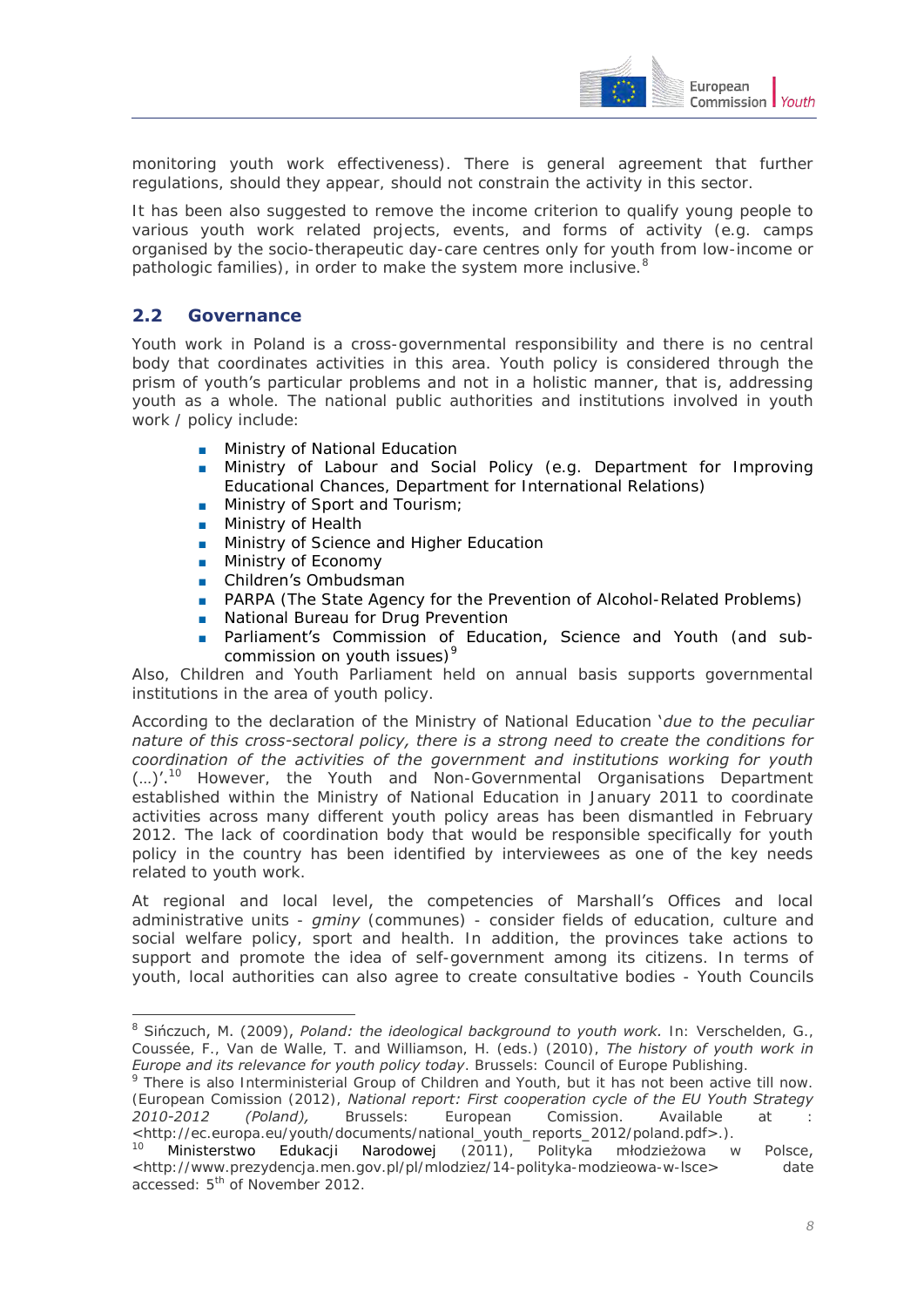

(at city, district, municipal, county level), composed of a group of young people elected by their peers in a democratic elections usually held in schools (Article 5b of The Act on local self-government of 8 March 1990).<sup>11</sup>

In Poland, there are two main sources of funding of youth work: the state budget and  $local$  government expenditures.<sup>12</sup> However, there are no official calculations concerning youth participation in the budget and it is difficult to estimate the amount of public funding dedicated to youth work. The categories in the budget allocating funds directly to youth are:

- Education and Care (in thousands) 53 406 760 PLN (1 015 532 PLN from European funds)
- Employment and preventing marginalisation and social exclusion of youth (in thousands) - 62 330 PLN (22 950 PLN from European funds)
- Health prevention programmes directed towards youth: promoting healthy life style and physical activities - 54 888 PLN (15 877 PLN from European  $funds)$ <sup>13</sup>

Other sources of funding include: European funds (ESF's Human Capital OP, Youth in Action Programme) and independent donors (small, symbolic share in youth work funding).

# **3 Policy and programme framework**

| <b>KEY FACTS</b>                                                    | <b>RESPONSE</b>  |
|---------------------------------------------------------------------|------------------|
| General level of political commitment to the issue of<br>youth work | Medium           |
| Dedicated policy / strategy on youth work                           | . No             |
| Programmes on the development of youth work                         | Yes              |
| Net impact of economic crisis on funding for youth<br>work          | Negative/Neutral |

# **3.1 Policy commitment**

The general aims of youth policy that should be mainstreamed to other policy areas are described in the Polish Youth Strategy for the years 2003 – 2012 adopted on 19 August 2003.<sup>14</sup> Prepared by the then Ministry of Education and Sports, the Strategy aims to equalise the opportunities of young generation development in areas such as:

- Youth education
- Employment

 $\overline{a}$ 

- Youth participation in public life
- Leisure, culture, sport, tourism

<sup>11</sup> Rada Ministrow (1990), Ustawa z dnia 8 marca 1990 r. o samorządzie terytorialnym, *Dziennik Ustaw.*

 $12$  For instance, the tasks arising from the Municipal Committees for Prevention and Solving Alcohol Problems are financed out from the fees for the permission to sell and serve alcoholic beverages. Each vendor is required to pay the so-called '*kapslowe*' aimed exclusively for the prevention and resolution of alcohol problems, also among youth.

<sup>13</sup> European Commission, Council of Europe (2011), *Country sheet on youth policy in Poland*. Brussels: Youth Partnership.

<sup>&</sup>lt;sup>14</sup> The inspiration to develop the Youth Strategy 2003-2012 in Poland came from the consultations for the European Commission's White Paper - A New Impetus for European Youth.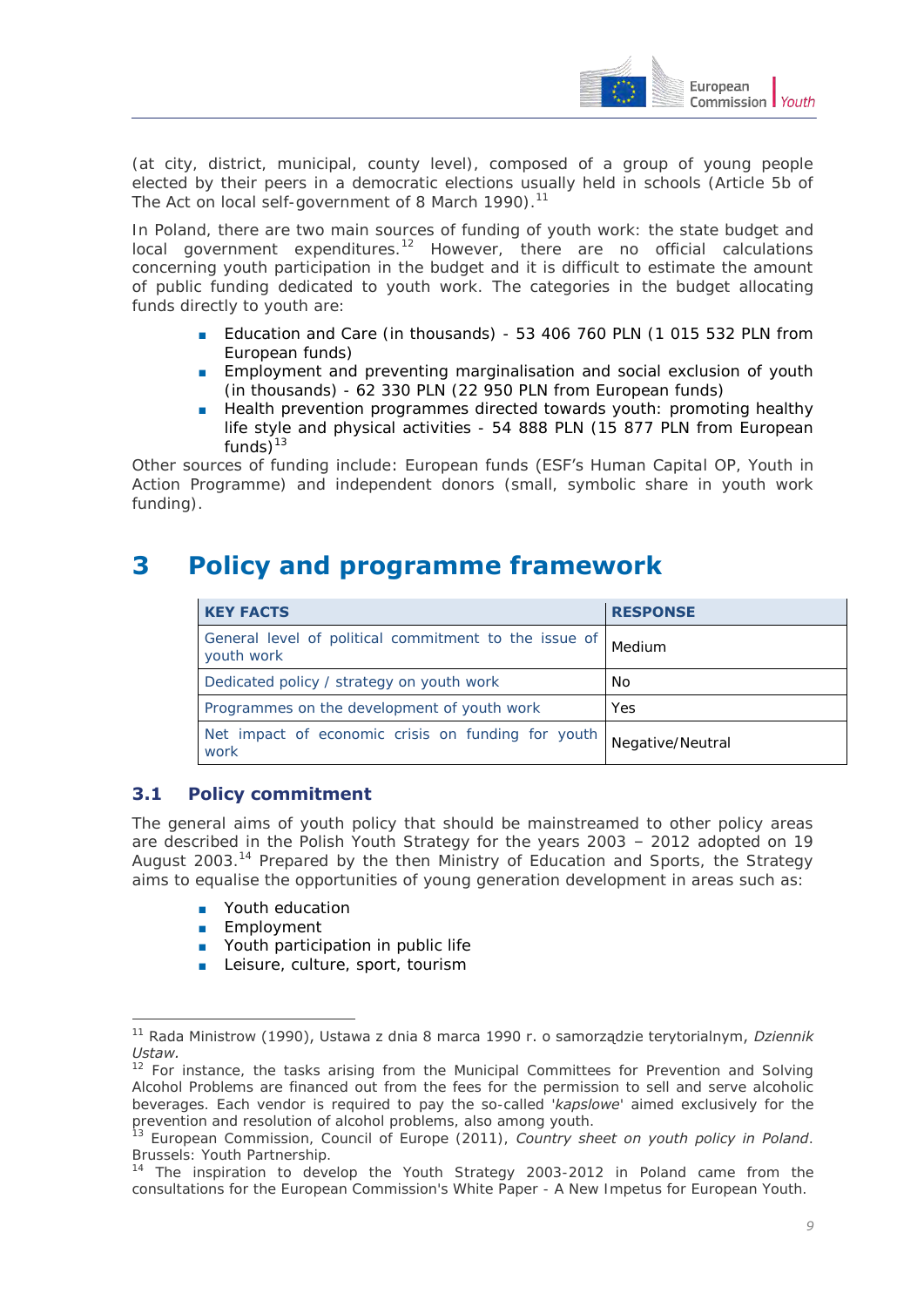

 $\blacksquare$  Health and prevention<sup>15</sup>

Another important document is the 'Youth 2011' report published by the Prime Minister's Chancellery (September 2011) to start the debate on the situation of young people and the direction of youth policy in Poland.<sup>16</sup> The report attempts to diagnose the contemporary young generation of Poles and presents recommendations concerning actions to be undertaken in relation to this age group. It was prepared as an element of debates on a long-term strategy 'Poland 2030. The third wave of modernity<sup>'17</sup>. In relation to youth, the Strategy aims to create proper conditions for a good life of the young generation and recommends creating a complex system supporting the entrance to autonomous living by the young generation.<sup>18</sup> In response to the crucial policy challenges facing Poland in the last years, both documents reveal a shift in youth policy: from education as the main domain of youth policy (with youth as a group in education) to the uncertain situation of young people after leaving higher education (and equalising the educational opportunities of young people).<sup>19</sup> The tasks adressing equal opportunities and strengthening ties with the labour market have also been included in the National Plan for Employment for 2009-2011 and 2012- 2014 (version addressed to the Council of Ministers).<sup>20</sup>

While the 'Youth 2011' report have been appreciated as a sign of the importance of youth for strategic planning, the policy commitment to the issue of youth work in Poland was defined by interviewees as medium. The main reasons are: limited funding and/or offer of programmes designed for youth, limited understanding of the problem, no plans to prepare a specific strategy for young people in Poland for the next decade, ad hoc rather than steady focus on youth at national level (as opposed to some local and regional authorities), stereotypical approach to young people not perceived as a different cultural, social, and civilizational quality, and a general tendency to limit the number of national strategies.

### **3.2 Policies and programmes to develop youth work**

 $\overline{a}$ 

Although there are no plans to set up a youth work strategy, there is a number of youth oriented activities undertaken public institutions. Some of these actions have central character and some act as a guideline for their implementation at regional, local, and institutional level. They include:

■ The 'Common room - Children - Job' Programme for 2011 - 2015 to support children and young people in the community is to expand the activities in the area of sociotherapy (also for young people from dysfunctional families, at risk of social exclusion). This activity is carried out in the daily support institutions by the community and voluntary

<sup>15</sup> Ministry of Education and Sports (2003), *Youth Strategy for the years 2003 – 2012*, Waschaw: Ministry of Education and Sports.;

Wydawnictwa szkolne i pedagogiczne, Update State Strategy for Youth,  $\lt$ http://nauczyciel.wsipnet.pl/oswiata/arts.php?dz=5&nid=2615&r=15> date accessed: 5<sup>th</sup> of November 2012.

<sup>16</sup> European Comission (2012), *National report: First cooperation cycle of the EU Youth Strategy 2010-2012 (Poland),* Brussels: European Comission.

<sup>17</sup> Kancelaria Prezesa Rad Minisrów, <http://www.premier.gov.pl/rzad/polska\_2030/> date accessed: 5<sup>th</sup> of November 2012.

<sup>18</sup> European Commission, Council of Europe (2011), *Country sheet on youth policy in Poland*. Brussels: Youth Partnership.  $19$  Ibid.

<sup>&</sup>lt;sup>20</sup> Miniserstwo Prancy I olityki Społecznej, <http://www.mpips.gov.pl/bip/projekty-aktowprawnych/projekty-programmeow-i-inne/krajowy-plan-dzialan-na-rzecz-zatrudnienia--2012-  $2014$ /> date accessed:  $5<sup>th</sup>$  of November 2012.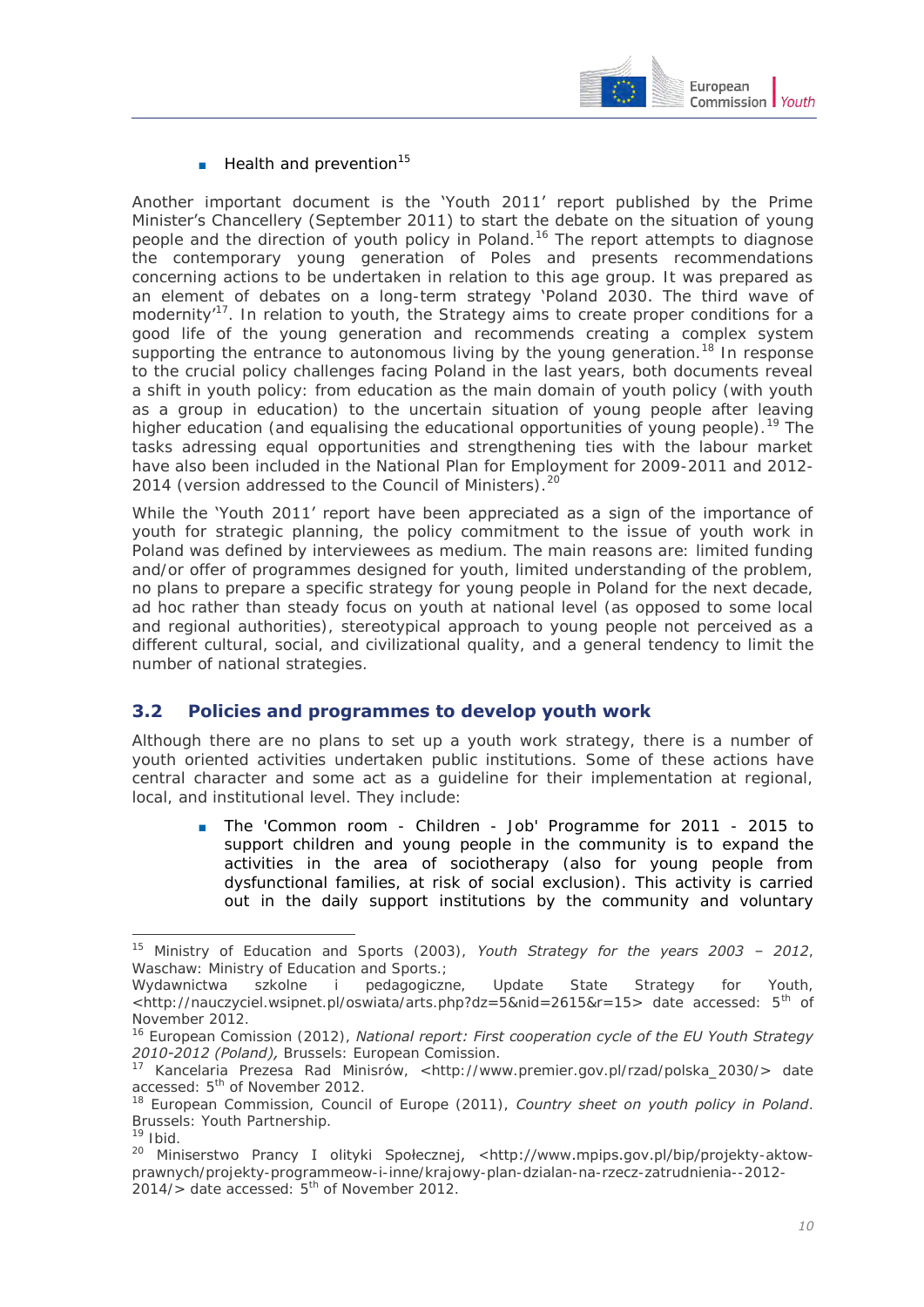

organisations and other entities authorised and supported financially by the Ministry of Labour and Social Policy.<sup>21</sup>

- Voluntary Labour Corps (OHP) is a state organisation functioning under the supervision of the Ministry of Labour and Social Policy. The primary objective of OHP is to create adequate conditions for proper social and vocational development of young people (aged 15-25) and provide support in organisation of various forms of combating poverty, unemployment, and social pathology effects.<sup>22</sup>
- Prevention through sport: preventing aggression and pathologies among children and youth' Programme aims at giving the young people the possibility to participate in various sport activities, promotion of healthy life style, organisation of extracurricular activities connected to sport, and training physical education teachers. $23$
- Orliki (Eaglets) Programme aims to '*to build general-access to free of charge sports fields, called Orlik, with locker rooms and sanitary facilities, in all Polish municipalities. The idea of the Programme is to make modern sports infrastructure available to children and youngsters* [though Orlik users are boys and men] *to allow them to take up regular sports training*.'<sup>24</sup>
- Youth welfare services include support provided to people aiming at autonomous living (pl. *osoba usamodzielniana*), who lack personal resources for this process.<sup>25</sup> They can receive financial or material support, mostly for education and housing, as well as assistance in finding employment. The condition for receiving support is person's commitment to realise the individual plan of becoming autonomous, with assistance of a social worker.
- Employment Services provide support for youth unemployed for a certain period of time in a form of benefits and trainings, job announcements, as well as funding for setting up a business (mostly through EU funds).<sup>26</sup>

More examples of such engagement, also in the third sector, can be found in Section 5.

As for the impact of economic crisis on youth work, it is reflected in growing focus on measures concentrating on combating unemployment among youth and decreasing financing at local level. For instance, due to the difficult state budget situation, no resources have been indicated for the planned implementation of the programme on 'Activation of local communities and equalising the development opportunities for children and young people" - called '*Świetliki*'. The project was designed to combat social exclusion of children and young people, to even their educational opportunities and facilitate the development of civil security. This was to be done by providing

 $\frac{1}{21}$ 

http://www.mpips.gov.pl/download/gfx/mpips/pl/defaultopisy/4527/1/1/Programme\_Swietlica\_ 14.01.11.pdf

<sup>&</sup>lt;sup>22</sup> Voluntary Labour Corps' (OHP), Voluntary Labour Corps', <http://www.ohp.pl/en/> date accessed: 5<sup>th</sup> of November 2012.

<sup>&</sup>lt;sup>23</sup> See: http://www.msport.gov.pl/komunikaty/733-Przeciwdzialanie-poprzez-sport-agresji-ipatologii-wsrod-dzieci-i-mlodziezy

 $^{24}$  Olik 2012, Strona główna, <http://www.orlik2012.pl> date accessed: 5<sup>th</sup> of November 2012.

<sup>25</sup> For instance, 18-year-old persons with intellectual disability who leave social welfare homes, single mothers from single mother homes, or those leaving a reformatory, educational or sociotherapeutic centres (Article 88 of the Act on social assistance of 12 March 2004).

<sup>26</sup> European Commission, Council of Europe (2011), *Country sheet on youth policy in Poland*. Brussels: Youth Partnership.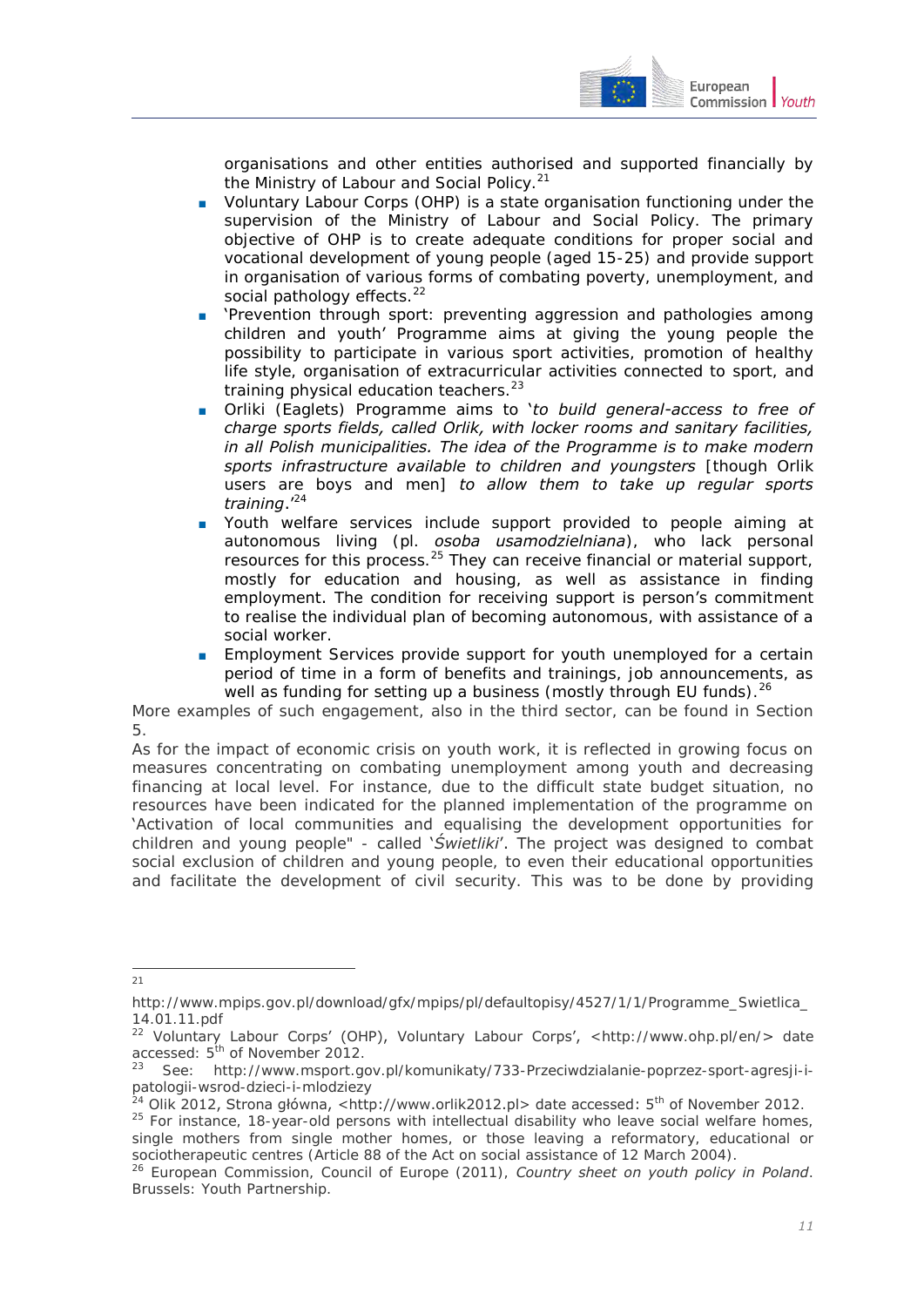

conditions for the realisation of these goals in a friendly and well equipped building to serve the local community, supported by NGOs. $27$ 

# **4 Youth workers: training, status, population and profile**

| <b>KEY FACTS</b>                                                      | <b>RESPONSE</b>                                                                                                                                                     |
|-----------------------------------------------------------------------|---------------------------------------------------------------------------------------------------------------------------------------------------------------------|
| Minimum qualifications standards for youth workers                    | No.                                                                                                                                                                 |
| Youth worker as a recognised profession / occupation                  | No.                                                                                                                                                                 |
| Availability of formal, dedicated qualifications for youth<br>workers | No.                                                                                                                                                                 |
| Education background of the majority of youth workers                 | Example of standards for<br>professions working with<br>youth: minimum Bachelor<br>degree, ISCED 5, in<br>rehabilitation.<br>education/pedagogy,<br>sociology etc.] |
| Number of youth workers                                               | No data available                                                                                                                                                   |
| Trend in the overall number of youth workers                          | In the statutory sector:<br>stable / decreased; in third<br>sector: increased]                                                                                      |

# **4.1 Training and qualifications**

-

In the Polish legislation determining the qualifications and wage rates for persons working with young people there is no such term as 'youth worker'. Therefore, there are no minimum qualification standards for paid / salaried youth workers and no courses / studies for youth work specialisation. A similar situation applies to unpaid / volunteer youth workers. However, there are standards applying to other professions working with youth such as: social workers, pedagogues, psychologists, or counsellors. These are mainly persons with higher education (minimum Bachelor degree, ISCED 5) in Humanities (e.g. rehabilitation, education / pedagogy, sociology). Higher education is required particularly for youth work carried out in programmes/projects funded from the state budget and agencies.

In addition, other players in the youth work sector in Poland such as Polish Scouting Association (ZHP), Scouting Association of the Republic of Poland (ZHR), or Voluntary Labour Corps (OHP), have their own internal standards and arrangements for youth workers.

In general, specialised trainings are available for youth work with particular type of youth group, such as unemployed youth, addicted youth, young offenders, and not as a whole. There are also some projects devoted to improving the qualifications of those working with young people (e.g. within the Action 4.3 of the Youth in Action Programme) where persons/ institutions can apply for funds for activities, such as seminars, training courses, tools and techniques to work with youth, evaluation

<sup>27</sup> See: http://www.portalsamorzadowy.pl/edukacja/deficyt-finansow-pograzyl-8222-swietliki-8221,31656.html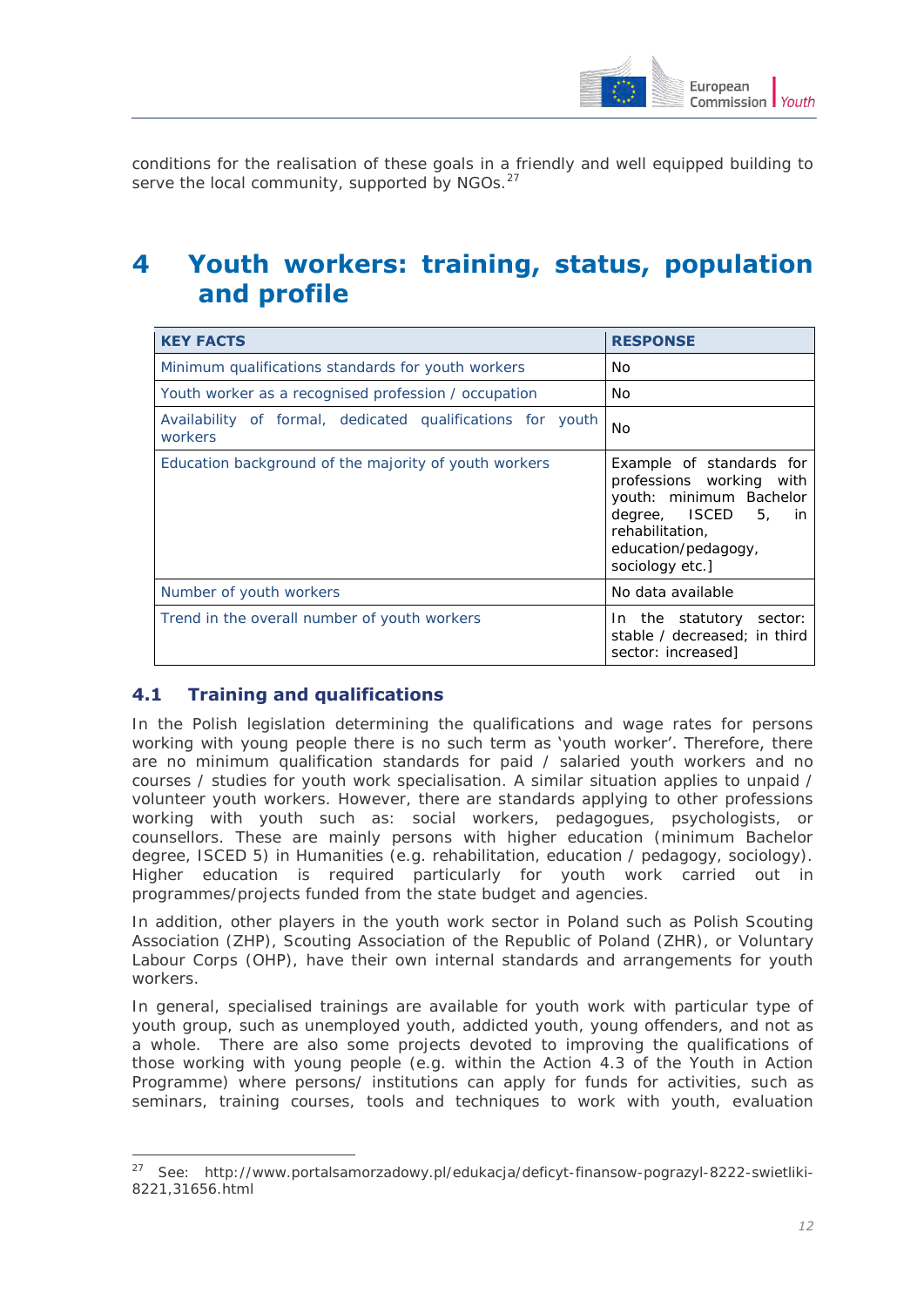

meetings. For instance, one of projects was devoted to develop standards for youth work based on the experiences of other countries.<sup>28</sup>

# **International training course on youth work in Poland<sup>29</sup>**

In September 2012, the Centre for Training and Personal Development from Poland, in cooperation with ACT GLOBAL CIC (UK), organised a five-day long training course 'Tool for Reflective Practice and Professional Development of Youth Work' for youth workers from Estonia, Latvia, Lithuania, Poland, Romania, and UK. The aim of the training was to raise awareness, share experience and good practices among participants, who are active in the field as well as revising youth work practice to create a common perspective for countries of Central and Eastern Europe where youth work is still not well recognised. By the end of the training programme, the learners were expected to be able to:

- Identify and explain common professional standards and expectations that a youth worker will seek to adhere to.
- Define what nonformal learning and informal education are and define the similarities and differences between the two.
- Define what a reflective practitioner is and the benefits of reflective practice within their own work environment.
- Identify and use a range of approaches to working with young people based on good practice shared within the learning environment.

The project was financed by the Youth in Action Programme.

Resources and opportunities, although not specifically aimed at working with youth, are also offered by Human Capital OP and training for counsellors from the district labour offices, who work with unemployed youth.

In the opinion of interviewees, post-diploma courses on youth work should be developed for those interested in providing such services. Yet, instead of top-down enforcement of requirements in relation to youth workers' qualifications, an exemplary model (good practices) of youth work to follow and an educational profile of youth worker to refer to could be offered.

### **4.2 Status of youth worker profession**

-

Although the role of youth work and youth workers is growing, particularly in the NGO and volunteering sector<sup>30</sup>, youth worker is not a recognised profession in Poland. Some aspects of youth work are carried out by other professional groups, whose activity is regulated by law, such as: social workers, teachers, probation officers, career advisors, youth team coaches, persons working in educational and cultural institutions (psychologists, pedagogues, sociotherapist, librarians, culture animators etc.). Pedagogical powers are necessary if the target group's age is less than 18 years old. Some organisations, such as scouts, have their own regulations regarding the degree scouting instructor.

 $28$  Interview with a representative of the Foundation for the Development of the Education System (National Agency).

Salto youth, "Tool for reflective practice and professional development of Youth Work", <http://www.salto-youth.net/tools/european-training-calendar/training/tool-for-reflective-

practice-and-professional-development-of-youth-work.2729/> date accessed: 5<sup>th</sup> of November 2012.

<sup>30</sup> European Comission (2012), *National report: First cooperation cycle of the EU Youth Strategy 2010-2012 (Poland),* Brussels: European Comission. Available at: <http://ec.europa.eu/youth/documents/national\_youth\_reports\_2012/poland.pdf>.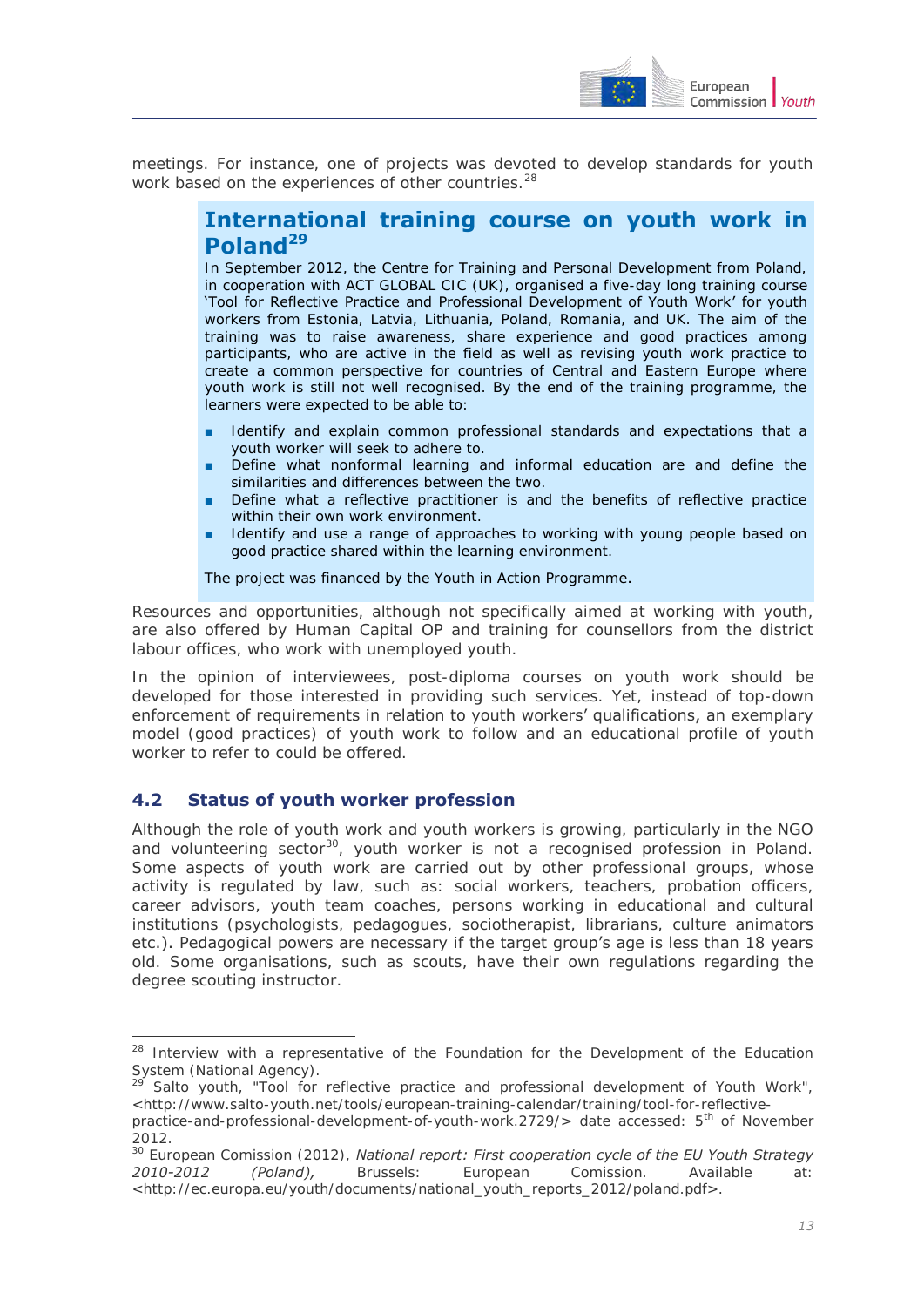

According to some interviewees, there is a belief in Poland that if someone works with youth, he or she must be a teacher. Youth work is therefore linked to the teachers who - in theory - are responsible for education, but in practice, take care of many other areas of youth problems and development. This linkage may prevent the youth worker profession that emerged in Europe to take deeper roots in Poland.

### **4.3 Youth worker population**

The main difficulty in estimating a number of youth workers in Poland stems from the fact that tasks and duties of youth work are divided among many different social services. In addition, the profession of youth worker is not clearly recognised formally and socially. Examples of rough estimation of widely defined youth work providers are listed below:

- The number of people involved in youth work in all scouting organisations is between 20 000 (all staff) and 13 000 (leaders, instructors etc.).
- The number of court probation officers in youth (under 18) and family affairs is around 5000 (professionals and volunteers).
- The number of personnel employed in sociotherapeutic children & youth clubs $^{31}$  (1748 places) and other day care youth and children clubs (5000 places) is around 15 000 (excluding volunteers).
- Instructors and trainers working in the field of culture are of similar quantity as above.
- The positions of school pedagogues / psychologist that are involved in the system of monitoring young people development -more than 5000.<sup>32</sup>

The significant number of social workers' activity is devoted to youth but there is no special position among social service personnel dedicated to youth.

According to interviewees, the number of youth workers in the formal / statutory sector has remained more or less the same or has slightly decreased over the past 10 years. The main reasons for the decrease / constant numbers are: socio-economic transformation, general belief that formal youth activities are not very attractive, uninteresting way of implementing youth work activities, staff not being able to impress young people (weakening of mentor's position and of intergenerational contact), individualised way of life of young people, no infrastructure for youth (other than school). This results in a small number of people willing to participate in such activities, which is exacerbated by the demographic decline.

As for the third sector, the number of people working with youth has increased. Among the main reasons for this trend are: treating this type of work as a philosophy of life or as a business, competitiveness and growing number of recipients, EU funds.

#### **4.4 Profile of youth workers**

The youth work is usually provided by: 1) the education system employees (e.g. coaches, teachers, pedagogues, etc.) and employees of other institutions (such as cultural centres, community day-care centres); 2) non-governmental organisations (NGOs) working for / with youth; 3) religious institutions (e.g. parish groups, religious associations). There are probably more salaried employees than unpaid volunteers engaged in youth work.

<sup>-</sup> $31$  There are 4 categories of day care youth and children clubs.

<sup>32</sup> Sińczuch, M. (2009), *Poland: the ideological background to youth work*. In: Verschelden, G., Coussée, F., Van de Walle, T. and Williamson, H. (eds.) (2010), *The history of youth work in Europe and its relevance for youth policy today*, Strasbourg: Council of Europe Publishing.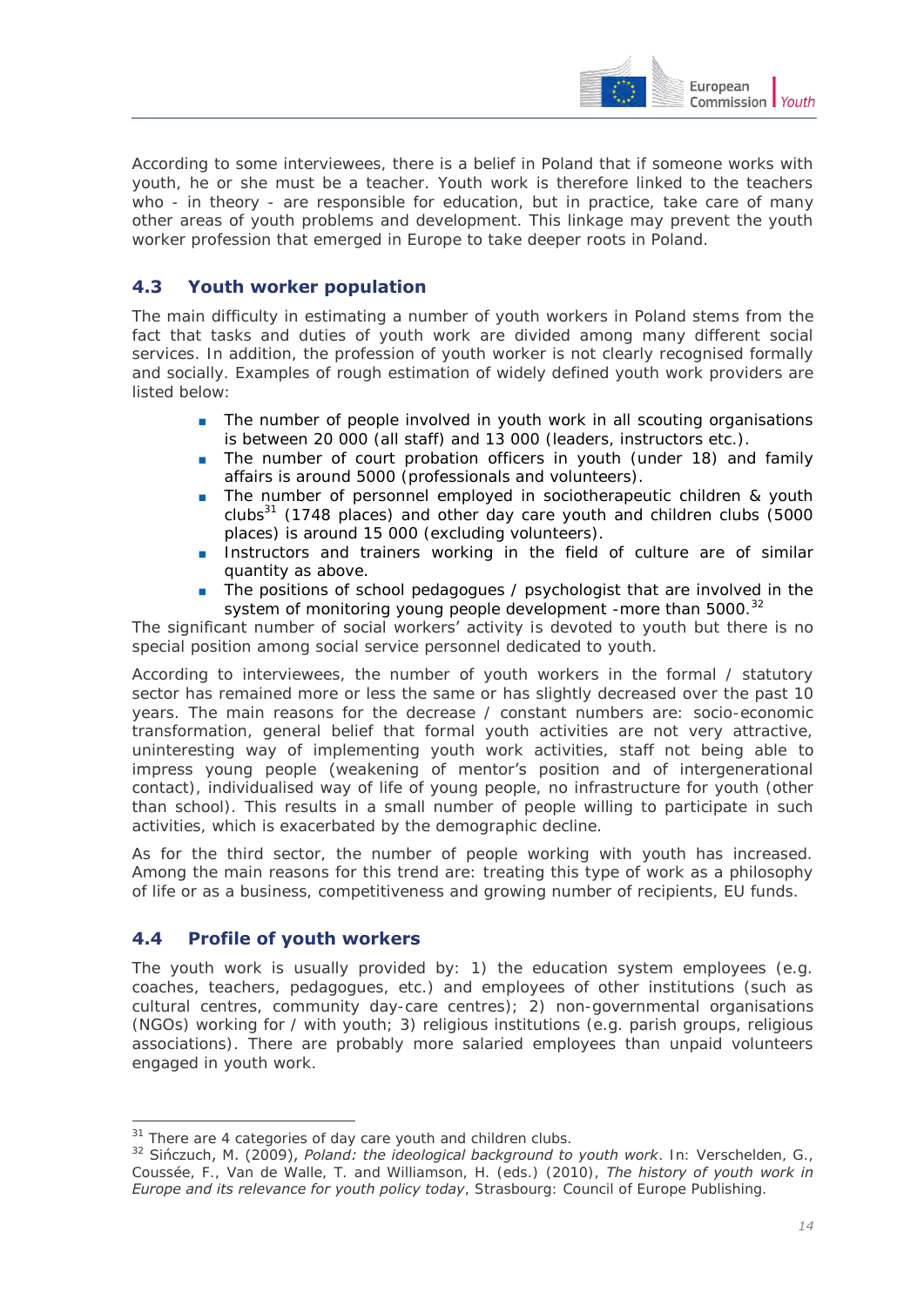

The following changes or trends in the profile of youth workers over the past 10 years can be identified:

- Generational change: more young people who get engaged in youth work (mainly from the NGO sector with a volunteering experience).
- Influx of young men for whom this type of work is a passion and who are heavily engaged in this type of work (particularly street workers, former beneficiaries of youth work activities).
- Youth workers are often the same people who take care of financing youth work; therefore they have to be skilled in grant seeking and project work.

The key challenges facing youth workers can be divided into six areas and include:

- *Personal qualities*: meeting the expectations of young people, winning their sympathy, being opened to dialogue with young people, having courage to admit the lack of knowledge in certain situations.
- *Knowledge*: deficit of 'juventologic' competences and specialised education / research centres devoted to youth and youth work.
- **Recognition**: recognition of youth workers, valuing and appreciating their work.
- *Tradition*: questionable acceptance of the profession in the Polish tradition of youth work, narrow interpretation of youth work in relation to specific groups, routine approach to extracurricular activities at school.
- *Reach*: more young people declare membership in informal groups, which are often difficult to reach; lack of system (e.g. network of youth clubs / institutions) based on voluntary participation of young people and open to everyone.
- *Legislation*: implementation of planned changes into the law exacerbating the conditions for school day-care centres to obtain a positive opinion issued by the fire department and health inspections; no regulation on youth work/workers.

*'Adults working with youth can take off their buskins and unlace their corsets of rigid roles; young people can benefit from caring partners and guides not as much in the knowledge that they can assimilate faster and more independently today but in the art of living, which is a deficit product.'<sup>33</sup>*

# **5 The role and value of youth work**

# **5.1 Education and training**

The role of youth work:

- Showing young people how to discover their own abilities, which can be useful for them after finishing school.
- Revealing information about individual preferences and competences;
- Preventing digital exclusion.
- Assisting young people in difficult life situations by helping them to return to school / education.
- Providing a support system that complements a formal offer.

Good practice examples:

-

<sup>33</sup> Fatyga, B. (ed.) (2005), *White Paper on Youth. Two truths about activism. Conditions and opportunities for youth activities in the local community with a view to the Council of Europe's youth policy*. *Research Report.* Ministry of Education, Warsaw.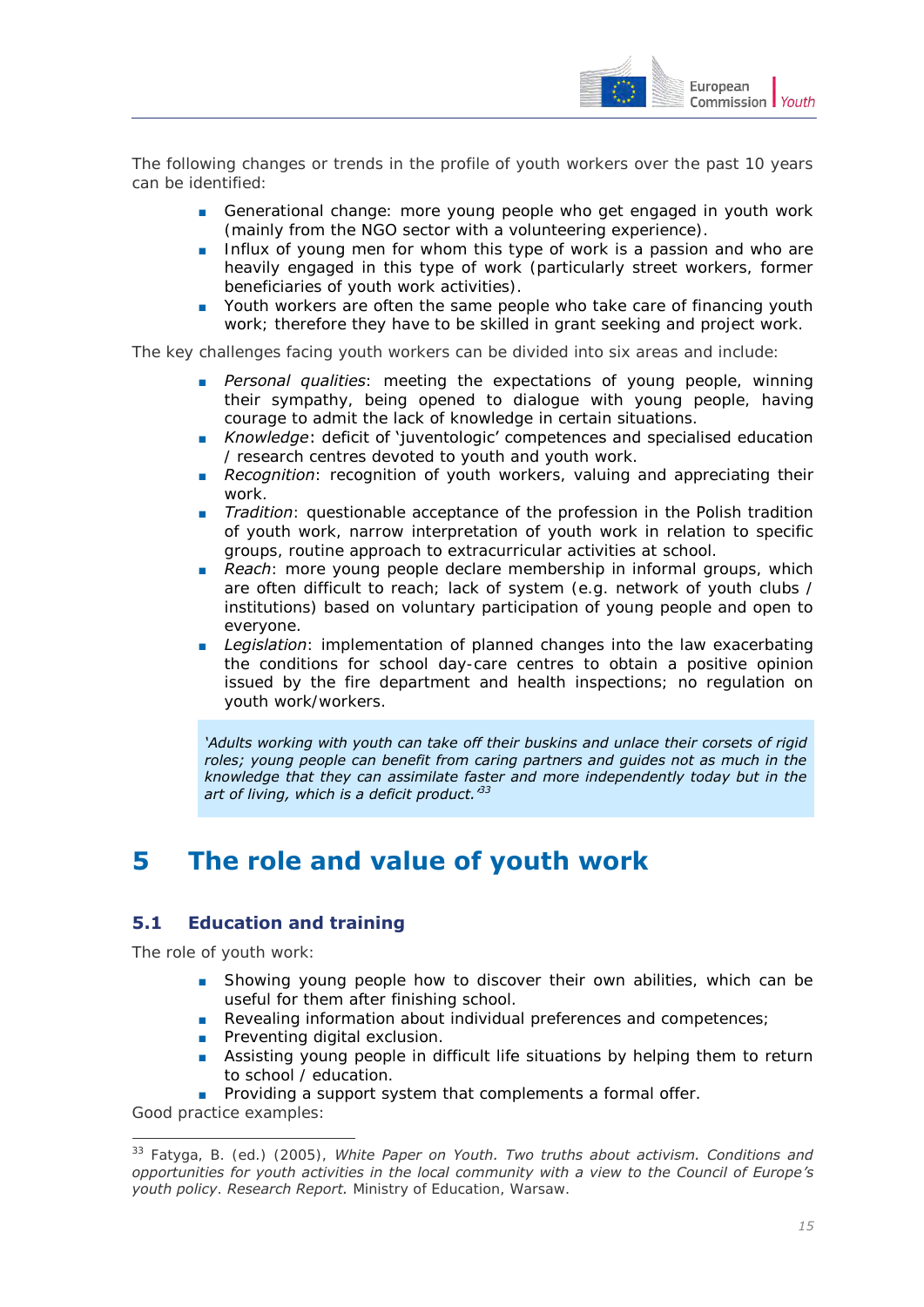

- 'Open school' contest organised by the Ministry of Education promotes a school model, which aims to shape students' pro-social attitudes and encourages cooperation between educational institutions and their surroundings, especially NGOs.<sup>34</sup>
- Other: projects in the Youth in Action Programme, Caritas' activities, promoting volunteering by recognising voluntary experience at schools on individual basis.

### **5.2 Employment and entrepreneurship**

The role of youth work:

- Increasing the availability of labour market services, especially in places with difficult access to vocational guidance, career information, job placement and vocational training.
- Providing help in finding the life or career paths and increasing the chances of instilling in young people the entrepreneurial attitudes, providing them with the knowledge necessary to set up and lead their own business / initiatives.
- Proposing various activities where youth can check their own competences.

Good practice examples:

- Nationwide activities of Voluntary Labour Corps (OHP)<sup>35</sup> aim at creating adequate conditions for proper social and vocational development of young people in various free of charge support forms such as: job placement, vocational guidance and career information, workshops, active job search, training, and labour market programmes.<sup>36</sup>
- Activation instruments (e.g. career counselling, job placement, training) in the framework of the so-called special programmes targeted at different categories of unemployed people, with a special focus on the age group under 30, are provided by the local employment offices and financed from the Labour Fund.<sup>37</sup>

### **5.3 Health and well-being**

The role of youth work:

- Increasing youth's knowledge about various diseases.
- Changing youth's attitudes for more health-beneficial approach.
- Postponing a decision about risky behaviours.
- Increasing youth's self-control and self-esteem.
- Offering safe and productive way of spending free time.

Good practice examples:

-

■ The Programme on 'Combating aggression and pathology among children and young people through sport' aims at: creating opportunities for participation of young people in various forms of physical activity; healthy lifestyle and nutrition; organisation of non-school extracurricular activities,

<sup>34</sup> See: http://xn--otwartaszkoa-ncc.org/

<sup>35</sup> About 3% of young people declared their association with the OHP (Youth 2008 (2009), *Opinions and Diagnoses*. Warsaw: CBOS.).

<sup>36</sup> See: http://www.ohp.pl/en/

<sup>&</sup>lt;sup>37</sup> The rules to apply for additional funds from the Labour Fund from the reserve of the Minister of Labour and Social Policy for the financing / funding of special programmes in 2012 aimed at people under 30 years old. Appendix III of the programme 'Youth in the labour market', Ministry of Labour 2012.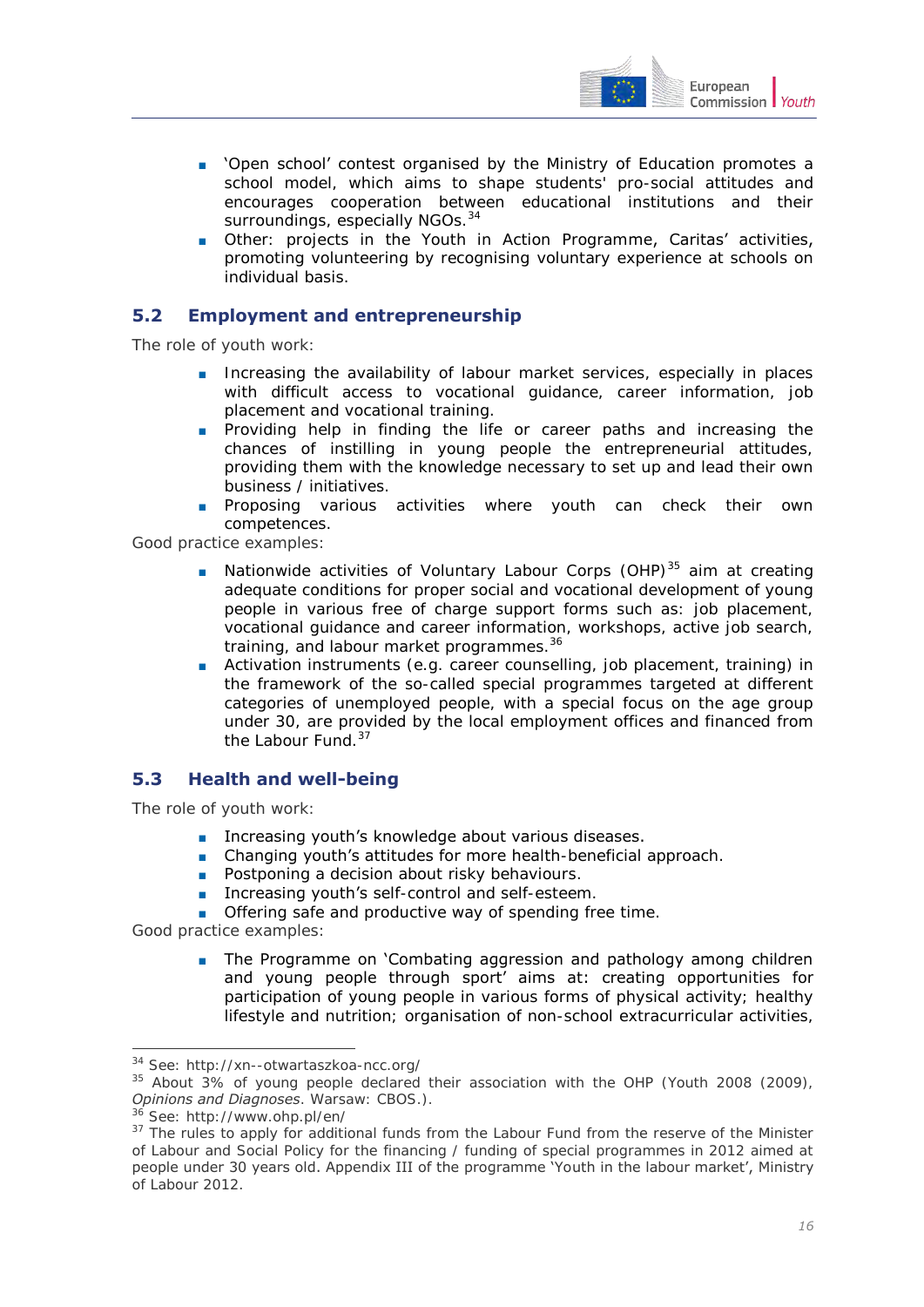

recreation camps and sporting events; training and professional development of teachers and instructors etc.<sup>38</sup>

- Sport Centre Com Com Zone<sup>39</sup> run by Siemacha Association in a rather deprived area of the city of Cracow offers various modern sport facilities and space for education and care activities (day-care centre, foster centre, free therapy or counselling etc.). $40^{\circ}$
- 'Promoting a healthy lifestyle through the organisation of cultural and sports activities for children and young people', a programme decreed by the Mayor of Łęczyca, offers funds for NGOs, such as Municipal Interschool Sports Club or volleyball club.<sup>41</sup>

### **5.4 Participation**

The role of youth work:

- Shaping the attitudes towards citizenship.
- Increasing opportunities, interest and motivation to participate in a public / community life (particularly in deprived areas).
- Strengthening the involvement of young people in the democratic process through local activity.

Good practice examples:

- This Civis Polonus project on 'Youth District Council in Warsaw' aims to enable young people to influence decision-making processes at local level, especially in the area of youth policy, by strengthening student's skills in analysing local problems, reflecting on them and formulating recommendations on solutions for local authorities.<sup>42</sup>
- Youth Academy of Local Leadership Local aims to encourage the active young people by providing them with knowledge and skills to facilitate the conduct of activities and projects in their communities.<sup>43</sup>
- Youth Leadership Programme in Addiction Prevention and Health Promotion is designed to develop attitudes conducive to life without addictive and psychoactive substances and to prepare young people to lobby for a healthy, chemical-free lifestyle in their local environment.<sup>44</sup>
- Other: Youth camps for members of the expatriate Polish community, Great Orchestra of Christmas Charity, MegaCal - Youth Centre for Local Activity in Bełchatów, Young Cracow Programme implemented by the Youth Department of Municipality, Ambassadors of Youth in Action Programme.

 $\overline{a}$ <sup>38</sup> Ministries involved in the Programme are: the Ministry of Sport and Tourism, the Ministry of Interior and Administration, the Ministry of National Education and the Ministry of Health. The financial resources come from the European Union (Financial Perspective 2007-2013), the state budget and the Physical Culture Development Fund. For more information please see: http://www.msport.gov.pl/komunikaty/733-Przeciwdzialanie-poprzez-sport-agresji-i-patologiiwsrod-dzieci-i-mlodziezy

<sup>39</sup> See: http://www.comcomzone.pl/index.php?page=comcomzone-krakow\_o-nas

<sup>40</sup> European Commission, Council of Europe (2011), *Country sheet on youth policy in Poland*. Brussels: Youth Partnership.

<sup>41</sup> Pofit, P. (2006), Łęczyca. *Kapslowe - 'money meant' for the prevention*. [<http://wiadomosci.ngo.pl/wiadomosc/238470.html>](http://wiadomosci.ngo.pl/wiadomosc/238470.html) date accessed: 23rd of November 2012. 42 See: http://www.civispolonus.org.pl/index.php/strona-gowna/193

<sup>43</sup> See: http://www.mlodziez.org.pl/szkolenia/przewodnik-po-szkoleniach/szkoleniaogolne/MALL

<sup>44</sup> See: http://www.tppu.org/programmey/165-liderzy.html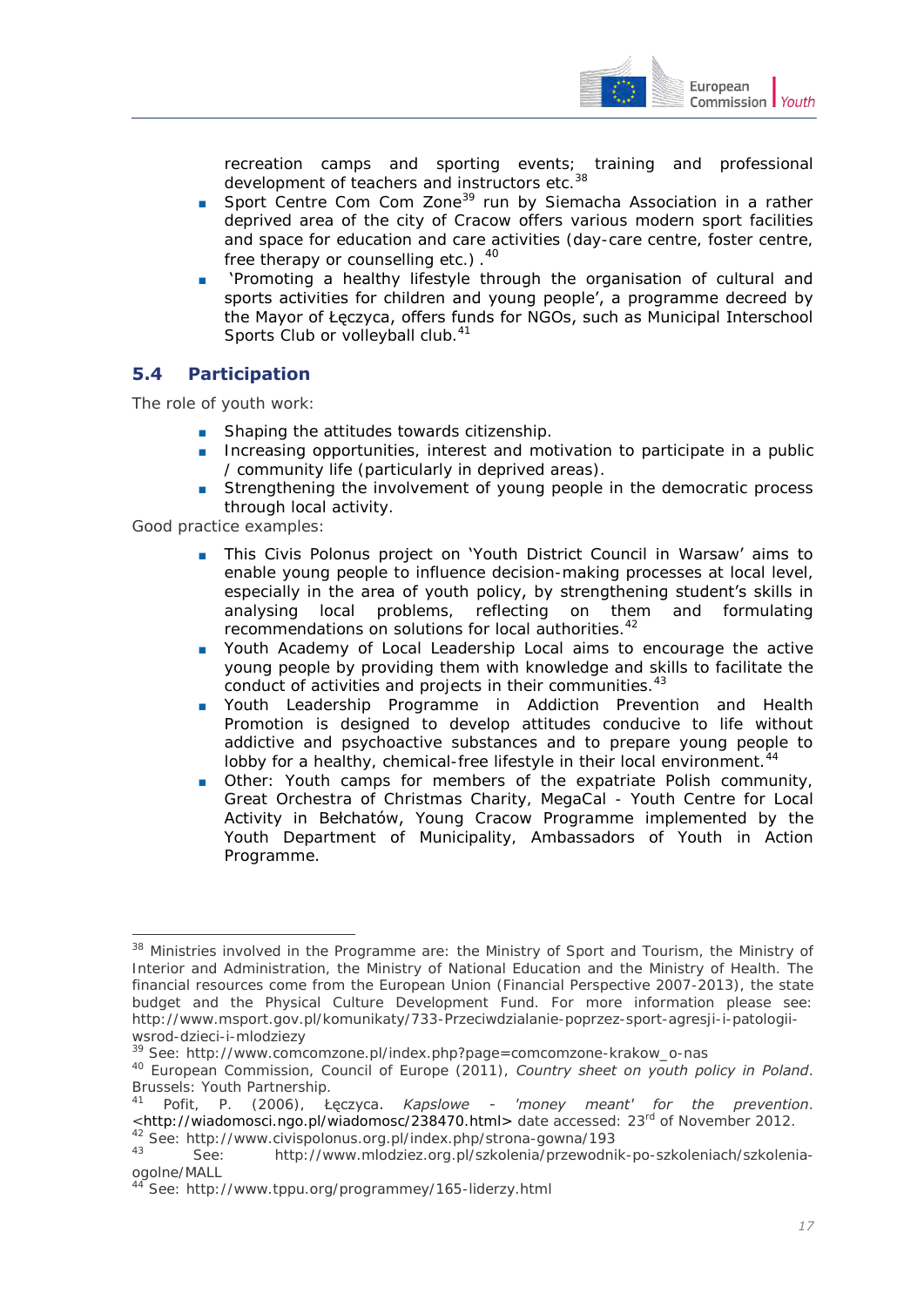

### **5.5 Voluntary activities / volunteering**

The role of youth work:

- Organising places where voluntary activities can be realised.
- Mediating in contacts with institutions that need volunteers.
- Organisation of events / activities where volunteers' help is very important.

Good practice examples:

- 'Projector Student Volunteers' is a project within which student volunteer teams (from two to five people) introduce the subject of patriotism to school students and pupils from small towns of up to 20,000 inhabitants during five-day workshops.<sup>45</sup>
- Other: AIESEC, Greenpeace, Polish Humanitarian Action (PAH).

### **5.6 Social inclusion**

The role of youth work:

- Increasing young people's self-confidence and awareness of their own abilities.
- Compensating deficiencies through development of social skills needed in various areas of life.
- Helping in solving problems (e.g. sessions with therapists).
- Proposing alternative lifestyles.

Good practice examples:

- 'Mobile School' is an educational tool on four wheels offering an attractive form for filling free time of children aimlessly hanging out on streets.<sup>46</sup>
- Programme 'Streetwork an effective contact', funded from the ESF and realised by the Municipal Social Aid Centre, aims to help young people ('street-kids') with multiple disadvantages (risky behaviours, hooliganism, family problems, and economical or psychological hardships) by establishing a relationship with them and motivating them to change their life for better.<sup>47</sup>
- 'Model Action System MDS' project (2012-2014) involves the development, testing and implementation of a comprehensive system of support for young people (aged  $15 - 20$ ) that will be implemented in the region of Lodz.<sup>48</sup>
- Other: Caritas activity, 'Common room Children Job' Programme, activity of the Po MOC for girls and women run by Sisters of Mary Immaculate Congregation, various forms of Voluntary Labour Corps' activity.

### **5.7 Youth and the world**

The role of youth work:

 $\overline{a}$ 

- Increasing tolerance for 'difference / otherness'.
- Enabling youth to experience this 'difference/otherness'.
- Facilitating the first step towards future mobility (studying, working or living abroad).

<sup>45</sup> See: http://www.pafw.pl/programmey/programme/197

<sup>46</sup> See: http://www.fundacjaludowego.pl/aktualnosci/?rok=2012&news=271

<sup>47</sup> European Commission, Council of Europe (2011), *Country sheet on youth policy in Poland*. Brussels: Youth Partnership.

<sup>48</sup> See: http://www.mds.monar.edu.pl/o-projekcie-2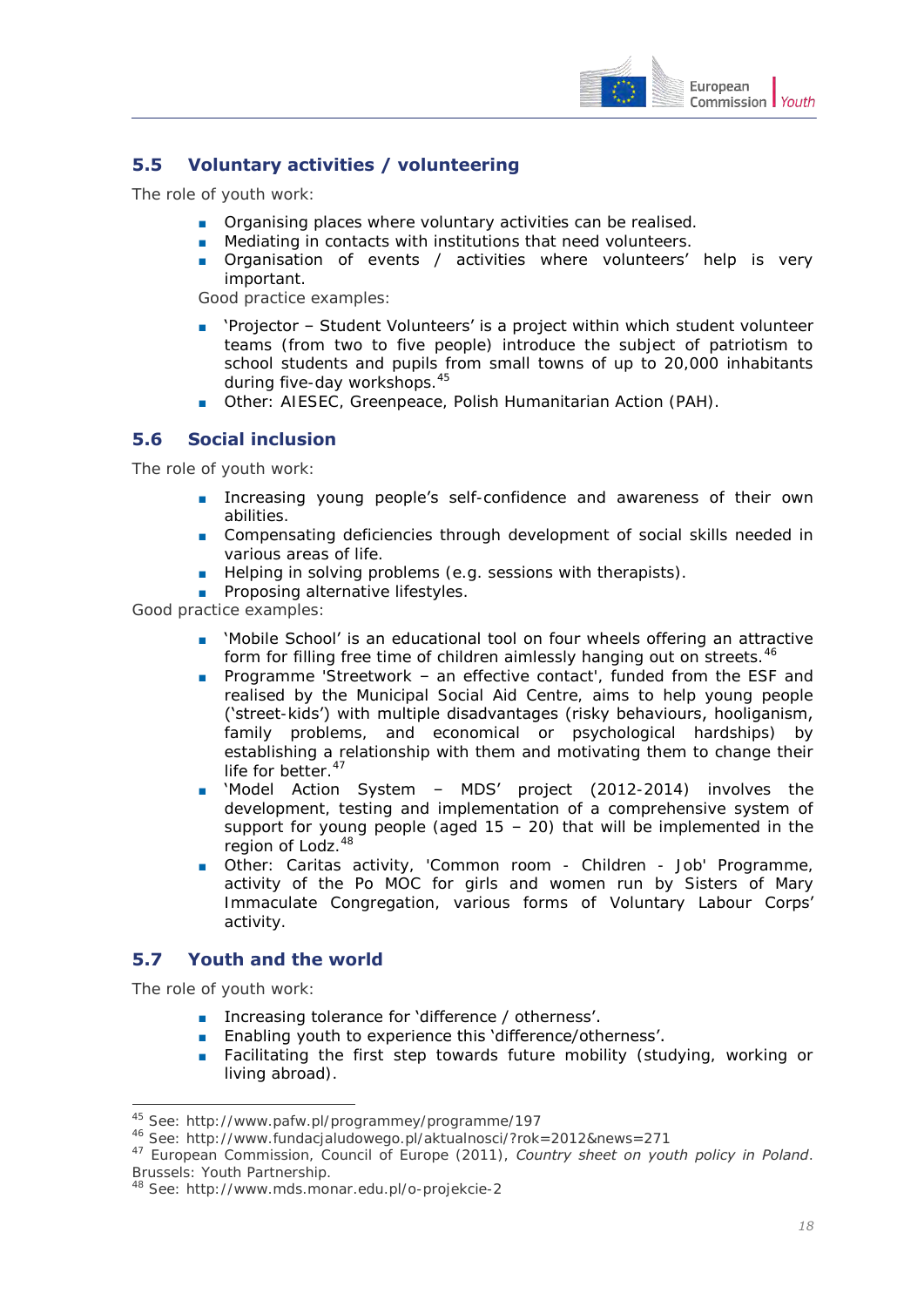

- Developing consensus-reaching skills despite different views.
- Greater openness to multiculturalism and awareness of common European values.
- Encouraging the learning of foreign languages.

Good practice examples:

- Since 2005 the MFA has been announcing a call for proposals for projects concerning global education activities addressed to broad groups of Polish citizens, including school pupils, students, teachers, educators, media and members of civil society organisations engaged in development education activities.<sup>49</sup>
- Other: EU mobility programmes, missions of the Polish Humanitarian Action, Greenpeace, the Polish and German Youth Cooperation, the Polish and Lithuanian Youth Exchange Fund Youth Exchange Fund.

#### **5.8 Creativity and culture**

The role of youth work:

- Stimulating creativity.
- Showing places where the personal need for cultural development can be realised;
- Organising places where young people can develop their own culture / cultural activities (also for young people from disfavoured groups).

Good practice examples:

-

- Meeting places for young people of school age opened in shopping centres by Siemacha Association are an innovative example of combining educational and therapeutic functions. At a shopping centre, youth is free to participate in a wide range of workshops (e.g. music, cooking, social development), and can receive psychological support.<sup>50</sup>
- Student Club for Creative Work 'From Beginning' at the Nicolai Copernicus University in Toruń organises more than 170 events per year, such as festivals, concerts, film screenings and theatre, gallery.<sup>5</sup>
- The Ministry of Culture began to design works and implementation of educational and artistic programmes to extend the offer of after-school art classes and strengthening school education run by cultural institutions.<sup>52</sup>
- Other: the 'Enabling Arts' project addressing blind persons implemented by the 'One World' Association, 'Letters' project run by Tratwa Association for youth from small towns, Voluntary Labour Corps projects ( e.g. Youth Culture Festival, Small Form Arts Festival folk workshops).

<sup>&</sup>lt;sup>49</sup> European Commission (2012), *National report: First cooperation cycle of the EU Youth*<br>Strategy 2010-2012 (Poland), Brussels: European Commission. Available at: *Strategy 2010-2012 (Poland),* Brussels: European Commission. Available at: <http://ec.europa.eu/youth/documents/national\_youth\_reports\_2012/poland.pdf>.

<sup>50</sup> See: http://siemachaspot.pl/aktualnosci/SIEMACHA-w-galeriach-handlowych,14,159

<sup>51</sup> See: http://www.odnowa.umk.pl/main.php?PAGE=historia\_klubu

<sup>&</sup>lt;sup>52</sup> European Commission (2012), **National report: First cooperation cycle of the EU Youth <br><b>Strategy 2010-2012 (Poland),** Brussels: European Commission. Available at: *Strategy 2010-2012 (Poland),* Brussels: European Commission. Available at: <http://ec.europa.eu/youth/documents/national\_youth\_reports\_2012/poland.pdf>.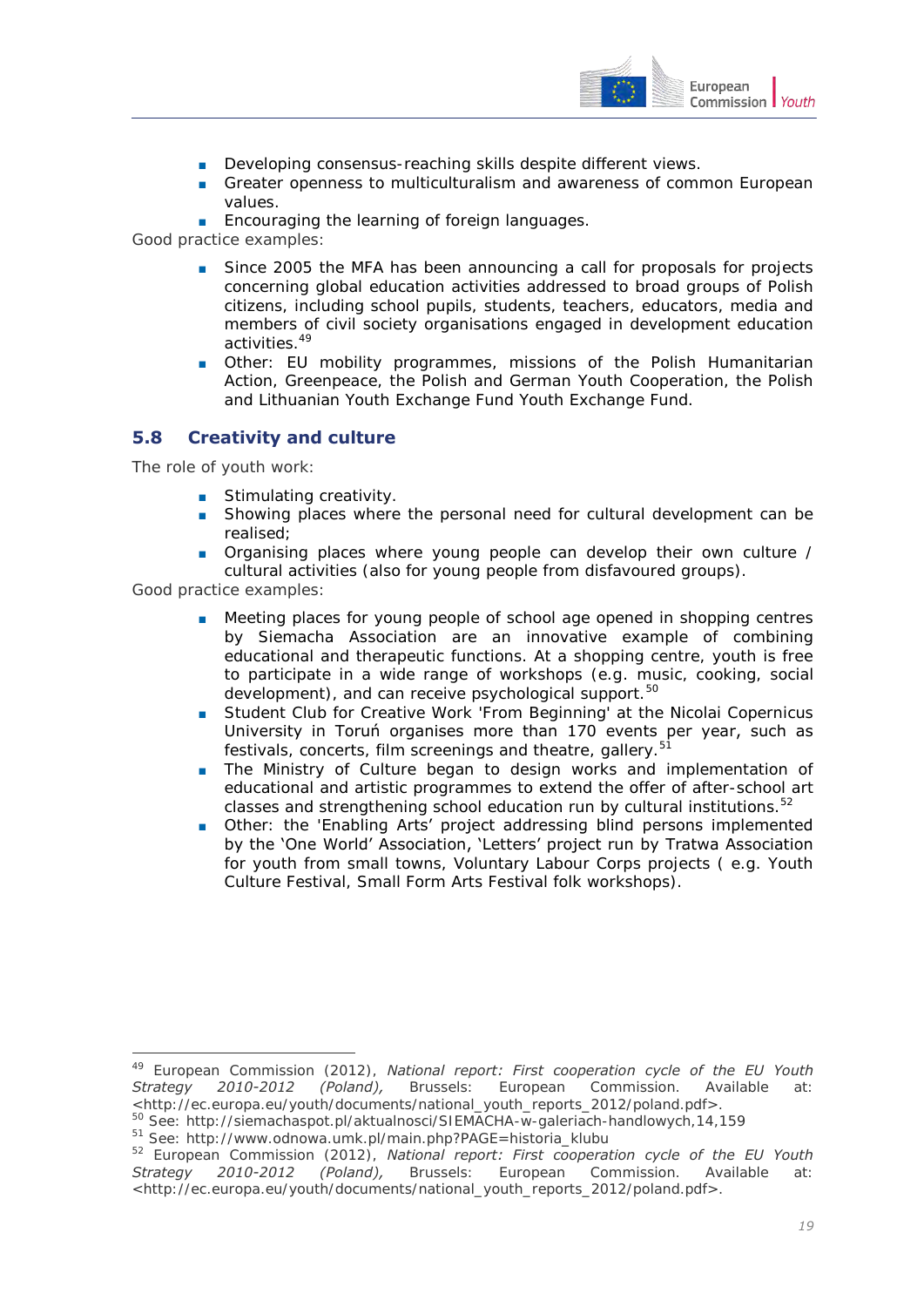

# **6 Outcomes and impact of youth work**

# **6.1 Target and reach**

#### **6.1.1 Target groups**

In principle, a universalistic rhetoric prevails in relation to youth work. In practice, due to very different degrees of development and specific local needs, it is aimed at particular groups of young people, with a big share of activities directed towards youth in troubles (with difficulties). Therefore, the dominant trend is directed at specific groups of young people selected through certain criteria, diagnosed needs and preferences.

Examples of target groups include:

- Young people with special educational needs (high achievers).
- Youth with educational deficiencies.
- Disadvantaged young people at risk of social exclusion.
- Young people affected by unemployment<sup>53</sup>.

According to interviewees, youth work in Poland often takes a more problem-centred approach, which means that young people are treated as a problem rather than a resource. While the need for differentiation is acknowledged, it has been pointed out by interviewees that specialised programmes for defavourised youth can in fact increase the ghettoisation of these groups, e.g. due to criteria for potential beneficiaries, such as income or difficult life situation.<sup>54</sup> By concentrating youth work around two poles: youth with difficulties (in participating in education / labour market and / or in the social life) and gifted youth (high achievers), the 'middle' area remains not covered. It has been recommended to create an offer which would be easily accessible and open for all young people to facilitate contact for youth from various backgrounds. This could contribute to addressing the problem of growing disparities between youth from low- and high-income households.

Given that gender perspective is not applied in many official statistics on participation (in social care, day care, education programmes), it is hard to analyse the share of girls and boys in these groups.<sup>55</sup>

Although according to the Polish law a person becomes an adult when turns 18 years old, youth is defined differently by various institutions. For instance:

- The Strategy for Youth for  $2003 2012$  defines young people as a group aged from 15 to 25, including teenagers (15-19) and young adults (20- 25).
- The 'Youth 2011' report embraces also older groups of young people, such as those who have already completed higher education and are in the process of labour market transition and family formation.<sup>56</sup>

 $\overline{a}$ 

<sup>&</sup>lt;sup>53</sup> In national strategies the following groups of young people are targeted: young people with disability, marginalized young people, students, graduates, 'dis-behaving' youth (at risk of addictions or addicted, in reformatory), unemployed youth, NEETs, young people living with their parents, those with non-permanent contracts, freshman at the labour market, young couples (Country sheet on youth policy in Poland. Youth Partnership).

<sup>&</sup>lt;sup>54</sup> An interesting example of initiative contributing to further ghettoization of youth was a project in which children from poor families were given yellow school backpacks and the whole school and community could see who comes from depraved background.

<sup>55</sup> European Commission, Council of Europe (2011), *Country sheet on youth policy in Poland*. Brussels: Youth Partnership.

 $56$  Ibid.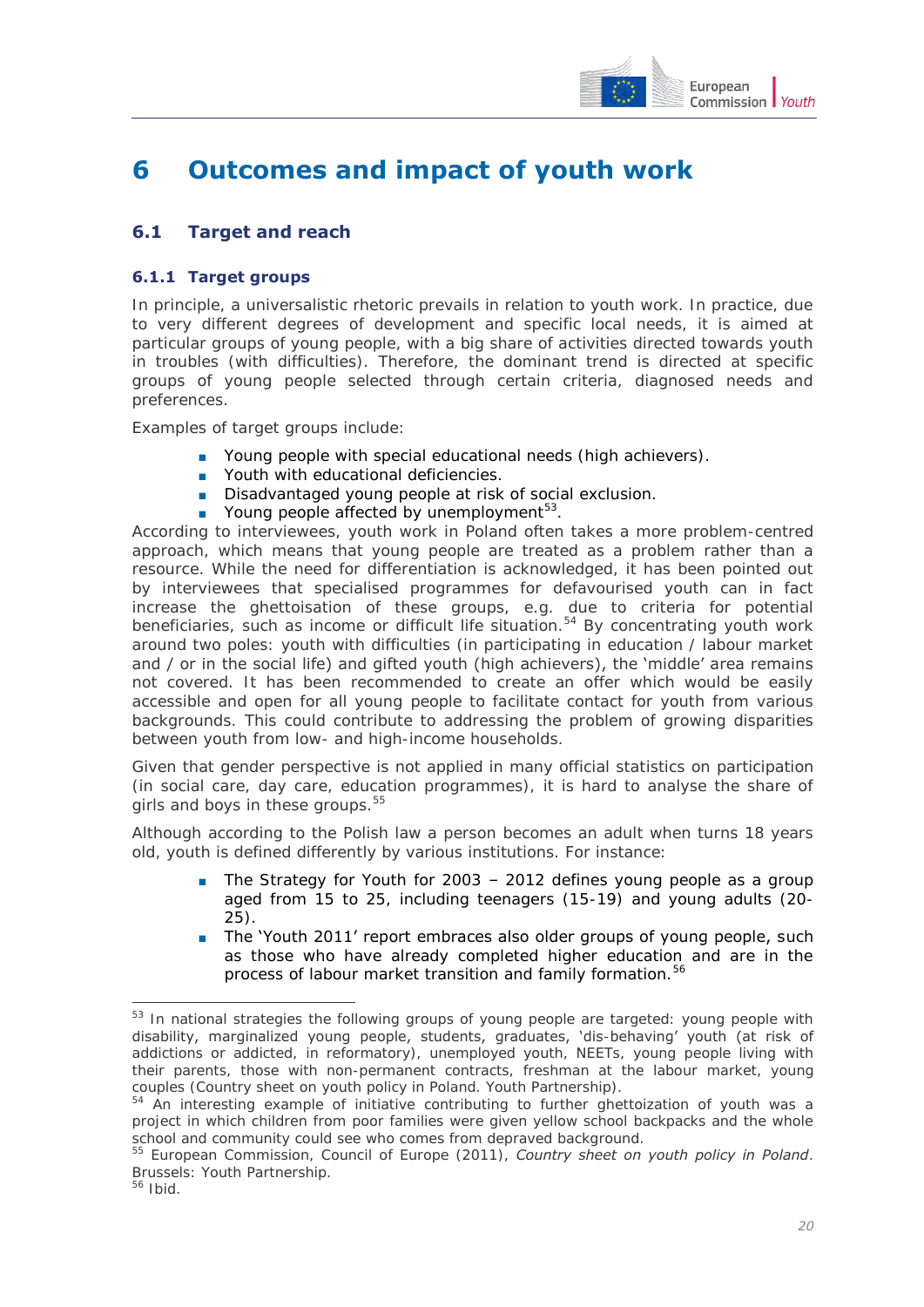

The general target group of youth work in Poland in various programmes includes 16- 24 years olds and the end of higher education is often considered as the end of being categorised as youth. However, there are also programmes directed to people up to 26 or 30 years old. $57$ 

#### **6.1.2 Reach**

-

The information on the use of youth work services is dispersed across various ministries and institutions and it is difficult to collect such data.

Groups of young people who are not reached by youth work at the moment, or receive insufficient support, include:

- Youth above 18 years old that is neither in education nor in training or employment.
- Hooligans so called 'pseudo football fans'.
- Youth whose parents are absent as they work abroad<sup>58</sup>.
- Youth from rural areas and deprived urban precincts.
- Youth that is neither gifted nor deprived.
- Youth from migrant and refugee families.
- Young mothers.
- Youth of other faiths from communities, where the only social space is the Church.

#### **6.2 Outcomes and impact**

There are no indicators measuring the effectiveness of youth work. However, there is an increasing awareness and demand to monitor and evaluate the effectiveness of measures in this area.

Key outcomes of youth work for vulnerable groups of young people and so-called 'high achievers', based on the interviews, are listed in a table below.

| <b>Category</b>                                 | <b>Impact</b>                                                                                                                       | <b>Caveats</b>                                                                                                                                                                                                                    |
|-------------------------------------------------|-------------------------------------------------------------------------------------------------------------------------------------|-----------------------------------------------------------------------------------------------------------------------------------------------------------------------------------------------------------------------------------|
| Early<br>leavers                                | school Return to the constructive path<br>of social development.                                                                    | This group (although smaller than<br>in other EU countries) is not<br>covered by any activity and<br>therefore one can talk about the<br>phenomenon of multiplication of<br>a problem.                                            |
| Young people with<br>migrant<br>a<br>background | independent decision after a<br>period of adaptation whether to<br>return to original location or to<br>stay in a new place.        | Ability to undertake Various groups of young people<br>are usually addressed based on a<br>problem, not their origins.                                                                                                            |
| Unemployed<br>youth / NEETs                     | Tackling youth unemployment,<br>providing education, financial<br>and social support in acquiring<br>qualifications and experience. | It depends whether they<br>are<br>registered as unemployed or not.<br>If youth is not registered and<br>not generate<br>other<br>does<br>problems, then there are<br>no.<br>measure / activities targeting<br>these young people. |

#### **Table 6.1 Key outcomes of youth work in certain groups**

<sup>57</sup> Krzaklewska, E. (2011), *The Active Inclusion of young people in cities.* Krakow: Local Authority Observatory. <sup>58</sup> Ibid.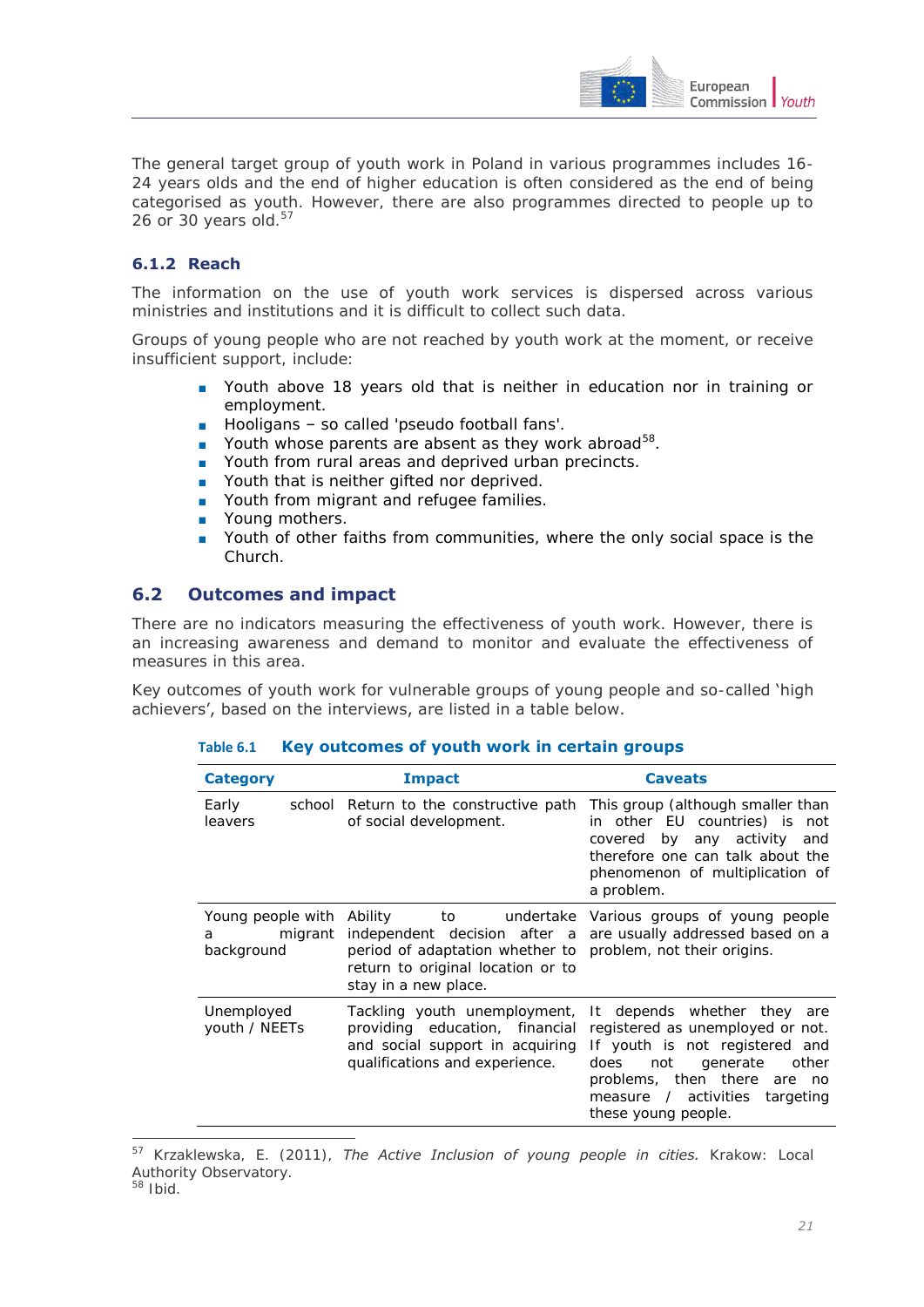

| <b>Category</b>         | <b>Impact</b>                                                       | <b>Caveats</b>                                                                                                                                                                                                                                  |
|-------------------------|---------------------------------------------------------------------|-------------------------------------------------------------------------------------------------------------------------------------------------------------------------------------------------------------------------------------------------|
| disabilities            | activity.<br>sphere and participate in at home).<br>various events. | Young people with Overcoming own disabilities The effects of youth work are<br>through sport and cultural visible if there are no technical<br>limitations to young peoples'<br>Starting to enter the social disabilities (otherwise, they stay |
| High<br>(young people)' | achievers Multiplication of success.                                | The number of actions that would<br>support such persons in long-<br>distance dimension is limited.                                                                                                                                             |

#### *Source*: Stakeholder interviews.

The key strengths of youth workers in supporting the lives of young people / achieving these outcomes, in comparison to support provided by other professionals:

- Ability to build trust among youth, listen and explore.
- Realisation of individual passions and interests, flexibility and high engagement.
- Approaching young people on individual basis, staying close to the youth, knowing the needs of this group.
- Combining pedagogical and socialisation skills with a non-school approach (no teacher-pupils relation).
- Ability to understand the language of young people.
- Facilitating out-of-school learning and creating opportunities for nonformal education.
- Ability to access a wide base of competences, opportunities, and experiences, which can be used by young people.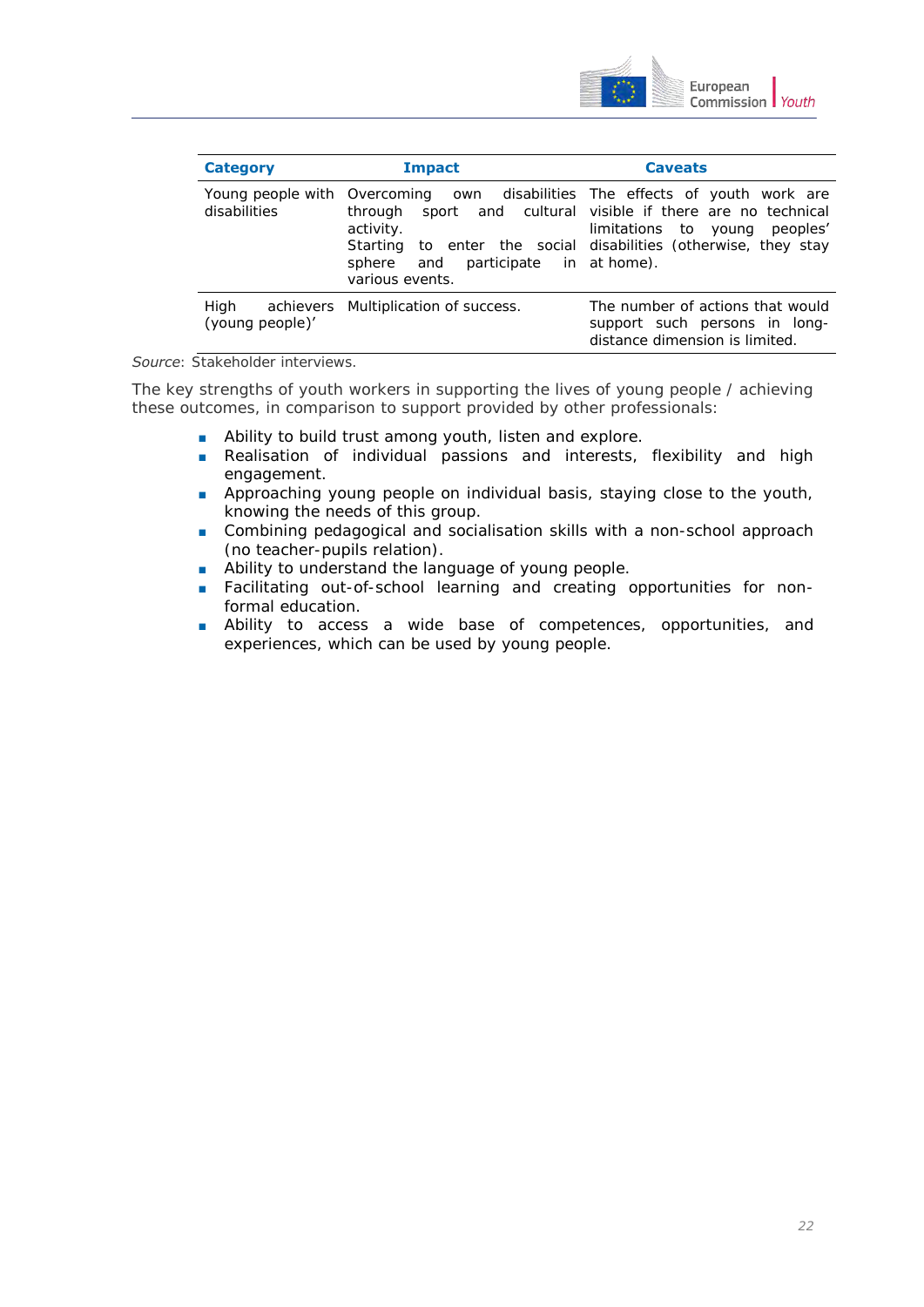

### **6.3 SWOT**

#### **Table 6.2 Summary of key strengths and weaknesses of the youth work sector in Poland**

| <b>STRENGTHS</b>                                                                                                                                                                                                                                                                                                                                                                                                                                                                                                                                                                                                                                                                                                                                                                                                                       | <b>OPPORTUNITIES</b>                                                                                                                                                                                                                                                                                                                                                                                                                                                                                                                                                                                                                                                                                                                                                                                                                                                                                                                                                                                                                                                                                                                                                                |
|----------------------------------------------------------------------------------------------------------------------------------------------------------------------------------------------------------------------------------------------------------------------------------------------------------------------------------------------------------------------------------------------------------------------------------------------------------------------------------------------------------------------------------------------------------------------------------------------------------------------------------------------------------------------------------------------------------------------------------------------------------------------------------------------------------------------------------------|-------------------------------------------------------------------------------------------------------------------------------------------------------------------------------------------------------------------------------------------------------------------------------------------------------------------------------------------------------------------------------------------------------------------------------------------------------------------------------------------------------------------------------------------------------------------------------------------------------------------------------------------------------------------------------------------------------------------------------------------------------------------------------------------------------------------------------------------------------------------------------------------------------------------------------------------------------------------------------------------------------------------------------------------------------------------------------------------------------------------------------------------------------------------------------------|
| Increasing number of youth work<br>m,<br>measures.<br>diverse<br>NGO <sub>s</sub> '<br><b>Numerous</b><br>and<br>$\blacksquare$<br>activities, rooted<br>in i<br>the<br>local<br>community.<br>High potential of youth located in<br>$\mathcal{A}$<br>their<br>aspirations<br>and<br>aims<br>connected with every-day life. <sup>59</sup><br>Increasing openness towards the<br>$\mathcal{A}$<br>and<br>methods<br>forms<br>Οf<br>participation chosen<br>by young<br>people.<br>Innovation of third sector in this<br>T.<br>area.<br>High engagement on a local level.<br>$\mathcal{L}_{\mathcal{A}}$<br>Passion and ideas of people and<br>m,<br>organisations working with youth.<br>Commune Youth Councils as a<br>m,<br>form of dialogue with<br>young<br>citizens (although their potential<br>is not fully used). <sup>60</sup> | Capturing the differences<br>arising<br>$\overline{\phantom{a}}$<br>from the socio-cultural context in<br>which young people operate. <sup>61</sup><br>Youth's need of belonging<br>to<br>a<br>T.<br>community of peers stronger than in<br>the case of their parents. <sup>62</sup><br>Youth's awareness of the need for<br>$\blacksquare$<br>education.<br>Cooperation based on partnership.<br>$\mathcal{L}_{\mathcal{A}}$<br>Growing<br>needs<br>potential<br>of the contract of the contract of the contract of the contract of the contract of the contract of the contract of the contract of the contract of the contract of the contract of the contract of the contract of the contrac<br>$\blacksquare$<br>'customers'.<br>Availability of European funds.<br>$\blacksquare$<br>Wide range of possibilities<br>for<br>$\blacksquare$<br>enhancing the<br>attractiveness<br><b>of</b><br>youth work.<br>Recognition of youth work and youth<br>T.<br>worker as a profession.<br>Development of social media<br>in.<br>$\mathcal{L}_{\mathcal{A}}$<br>communication with young people.<br>Potential<br>of<br>the<br>elderly<br>and<br>T.<br>pensioners (currently unused). |
| <b>WEAKNESSES</b>                                                                                                                                                                                                                                                                                                                                                                                                                                                                                                                                                                                                                                                                                                                                                                                                                      | <b>THREATS</b>                                                                                                                                                                                                                                                                                                                                                                                                                                                                                                                                                                                                                                                                                                                                                                                                                                                                                                                                                                                                                                                                                                                                                                      |
| Mismatch between<br>measures<br>T.<br>offered<br>by the network<br>0f<br>traditionally<br>functioning<br>institutions and the needs<br>of<br>young people.<br>$\circ$ of<br>systemic solutions,<br>Lack<br>$\mathcal{A}$<br>approach reflected in<br>complex<br>consistent activities.<br>of coordination<br>Lack<br>and<br>T.<br>monitoring centre.<br>Lack of definition and regulation<br>$\mathcal{L}_{\mathcal{A}}$<br>of youth work.<br>Lack of a network of youth clubs /<br>$\mathcal{L}_{\mathcal{A}}$<br>institutions based on voluntary<br>participation of<br>young<br>people<br>(mainly 15-18)<br>and<br>open<br>to t<br>everyone.<br>Sporadic<br>public consultations<br>ш                                                                                                                                               | economic crisis<br>Crawling<br>and<br>$\mathcal{L}_{\mathcal{A}}$<br>demographic imbalance as factors<br>impeding<br>intergenerational<br>solidarity. <sup>65</sup><br>Debate<br>about youth carried out<br>T.<br>a dialogue with young<br>without<br>people ('youth seen from above'). <sup>66</sup><br>Indifference of adults towards the<br>T.<br>of depaysement/alienation<br>feeling<br>among youth.<br>Perceiving youth / social work as a<br>$\mathcal{L}_{\mathcal{A}}$<br>profession of declining<br>public<br>confidence and stereotypical image<br>of this type of activity.<br>Highly depreciated<br>infrastructure<br>$\overline{\phantom{a}}$<br>base.<br>Unsatisfactory youth work results<br>$\blacksquare$<br>often visible only after a time.                                                                                                                                                                                                                                                                                                                                                                                                                     |

<sup>59</sup> Szafraniec, K. (2011), *The Youth of 2011*. Warsaw: The Chancellery of the Prime Minister.

 $\overline{a}$ 

<sup>60</sup> Giza-Poleszczuk, A., Strzemińska, A. & Mencwel, J. (2012), *Młodzi Bez Głosu.* Warsaw: Zeszyt no 1.

<sup>&</sup>lt;sup>61</sup> Ibid.

<sup>62</sup> Szafraniec, K. (2011), *Youth 2011*. Warsaw: The Chancellery of the Prime Minister.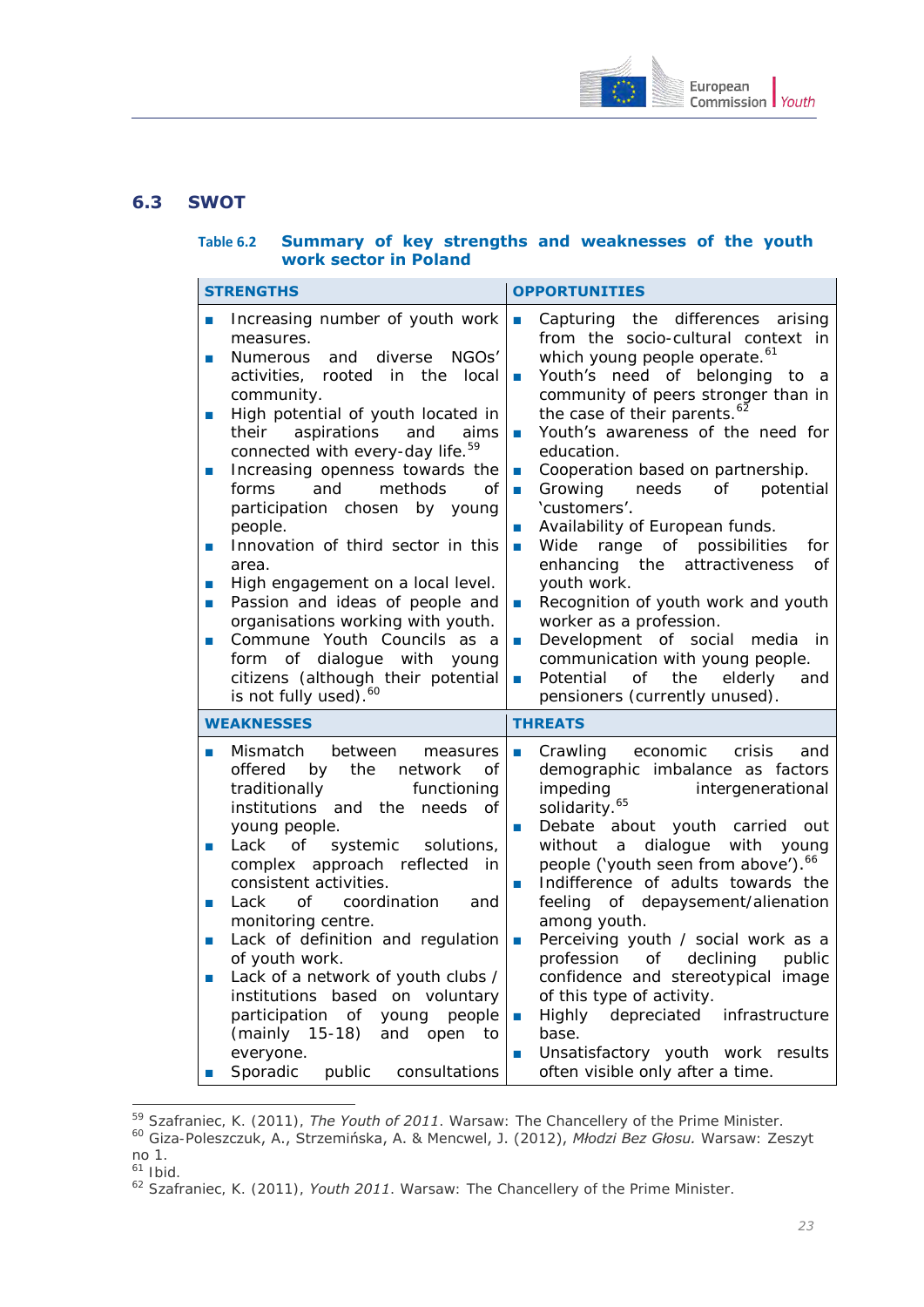

| dedicated to young people. <sup>63</sup><br>No public space 'owned' by youth,<br>where they could do 'something | Prevalence of project-based work<br>$\mathcal{L}_{\rm{max}}$<br>contributing to lack of stability and a<br>'closed door' syndrome. |
|-----------------------------------------------------------------------------------------------------------------|------------------------------------------------------------------------------------------------------------------------------------|
| theirs', meet and talk freely and                                                                               | Fragmentation of policies<br>and<br>$\mathcal{L}_{\mathcal{A}}$                                                                    |
| safely, outside the jurisdiction of                                                                             | measures.                                                                                                                          |
| the school. <sup>64</sup>                                                                                       | Dynamic changes in<br>the<br><b>Tall</b>                                                                                           |
| Directing sport-related activities                                                                              | demographic structure.                                                                                                             |
| mainly towards promotion of male                                                                                | Instability and ambiguity of<br>the<br>$\sim$                                                                                      |
| sports (e.g. football).                                                                                         | legislation.                                                                                                                       |
| Inability of education system to                                                                                | Dependency relationship<br>between<br>$\sim$                                                                                       |
| avoid ghettoisation.                                                                                            | youth workers and youth.                                                                                                           |
| Lack of educational<br>paths                                                                                    | Strongly shredded<br>youth<br><b>College</b>                                                                                       |
| preparing specifically for<br>youth                                                                             | environments.                                                                                                                      |
| work.                                                                                                           | Low 'juventologic' knowledge among<br><b>Tall</b>                                                                                  |
|                                                                                                                 | adults. <sup>67</sup>                                                                                                              |
|                                                                                                                 | Shifting all institutional responsibility<br>$\sim 1$                                                                              |
|                                                                                                                 | on NGOs.                                                                                                                           |
|                                                                                                                 |                                                                                                                                    |

# **7 Conclusions and recommendations**

# **7.1 Conclusions**

Due to its inter-ministerial character, youth policy in Poland is expressed in a number of legal regulations relating to youth and has many legislators. The key areas being regulated usually address the criteria for those who work with youth and the responsibility for it (e.g. certification of venues). The dispersion and fragmentation of responsibilities in this area are the main point of criticism of both youth work practitioners and experts.

The role of youth work in the context of reducing social exclusion among young people in Poland is very high. In addition, there is high demand for this type of work, which increased significantly in recent years due to the difficult social situation of many households.

The main target groups of youth work in Poland are young people with various difficulties. The main deficiency are limited (or no) pro-developmental investments in a social sense that would integrate all young people. Development of youth infrastructure in a form of youth clubs is perceived as a key need in the field of free space for young people to spend their free time and make their first steps in socialisation.

Currently, there is little room for real dialogue between existing structures and young people. As a result of this limited cooperation, the methods applied in youth work are often archaic if compared to the needs of young people.

-

<sup>65</sup> Szafraniec, K. (2011), *Youth 2011*. Warsaw: The Chancellery of the Prime Minister.

<sup>66</sup> Giza-Poleszczuk, A., Strzemińska, A. & Mencwel, J. (2012), *Młodzi Bez Głosu.* Warsaw: Zeszyt no 1.

<sup>63</sup> Giza-Poleszczuk, A., Strzemińska, A. & Mencwel, J. (2012), *Młodzi Bez Głosu.* Warsaw: Zeszyt no 1.

 $64$  Ibid.

<sup>67</sup> Szafraniec, K. (2011), *Youth 2011*. Warsaw: The Chancellery of the Prime Minister.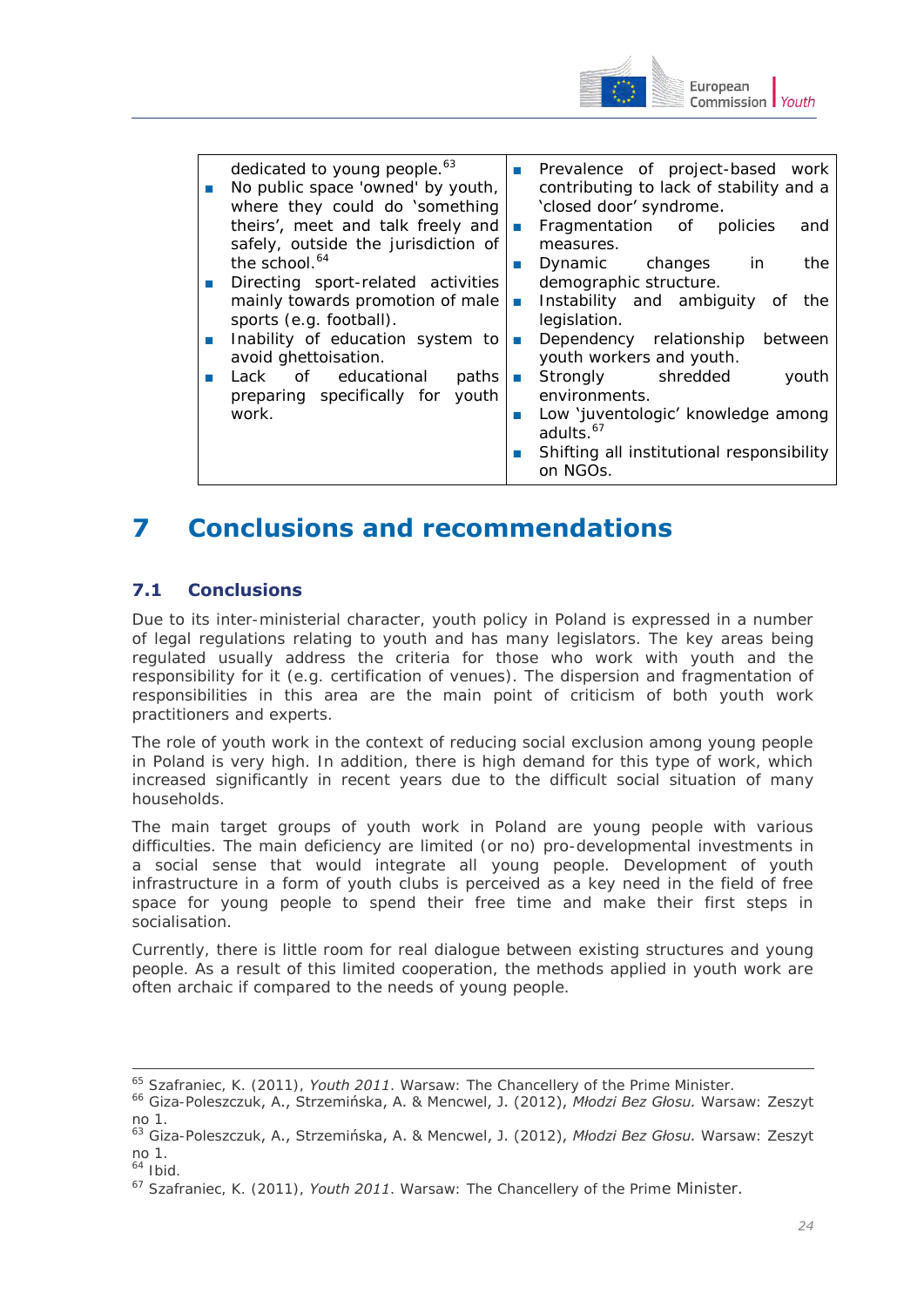

# **7.2 Recommendations**

#### **National level:**

- Create a new strategy for youth in Poland, by the Ministry of Education in cooperation with other ministries and youth organisations, based on the evaluation results of the Youth Strategy for the years 2003 – 2012 and key problems faced by Polish youth identified by recent research (e.g. 'The Youth of 2011' report).
- Create by the Ministry of Regional Development in cooperation with other ministries and youth organisations a stable basis for youth action by establishing an inclusive nationwide system of youth infrastructure that is independent from formal education system, easily accessible, and open for all young people from various backgrounds (e.g. by opening new venues or restitution of culture houses / centres network).
- Encourage awareness-raising on 'juventologic' knowledge among adults, including educators, representatives of organisations working with youth and for youth, researchers and journalists.
- Integrate the activities of various ministries and relevant actors in the field by creating an inter-ministerial body for youth policy to coordinate the activities of the government and institutions working for youth.
- Invite young people from youth organisations, e.g. in a form of advisory body, to propose measures / areas for youth work.
- Monitor the quality of service and performance standards in relation to youth work carried out at regional, local, and NGO level.
- Carry out a survey to examine the needs of people involved in youth work.
- Create educational opportunities (e.g. in a form of courses or studies to specialise as a youth worker) and develop staff promotion policy in this area.
- Secure transparency of funding for NGOs centred on youth work and proper evaluation of these funds to support only those youth work initiative that bring visible results.

#### **Third sector:**

- Lobby to make the topic visible (e.g. to prepare a draft bill on youth work) and self-organise to create a strong youth work sector.
- Effectively encourage young people to cooperate with NGOs, especially in the out-of-school time.
- Engage professional staff in youth work, supported by experience and recommendations.
- Create a common platform to exchange the best practices in youth work in both providing services in this area and developing youth workers' competences.
- Continue an active role in the area of youth and culture at local or regional level.

#### **EU level:**

- Trigger a European debate on youth and youth work to promote youth work by showing its effectiveness (e.g. 'soft' results and benefits), sharing good practices, and establishing standards (e.g. competences for youth work).
- Reformulate / restructure the Youth in Action Programme for the next period by making it more inclusive for all young people, reflecting the current reality, and offering the possibility for funding long-term activities.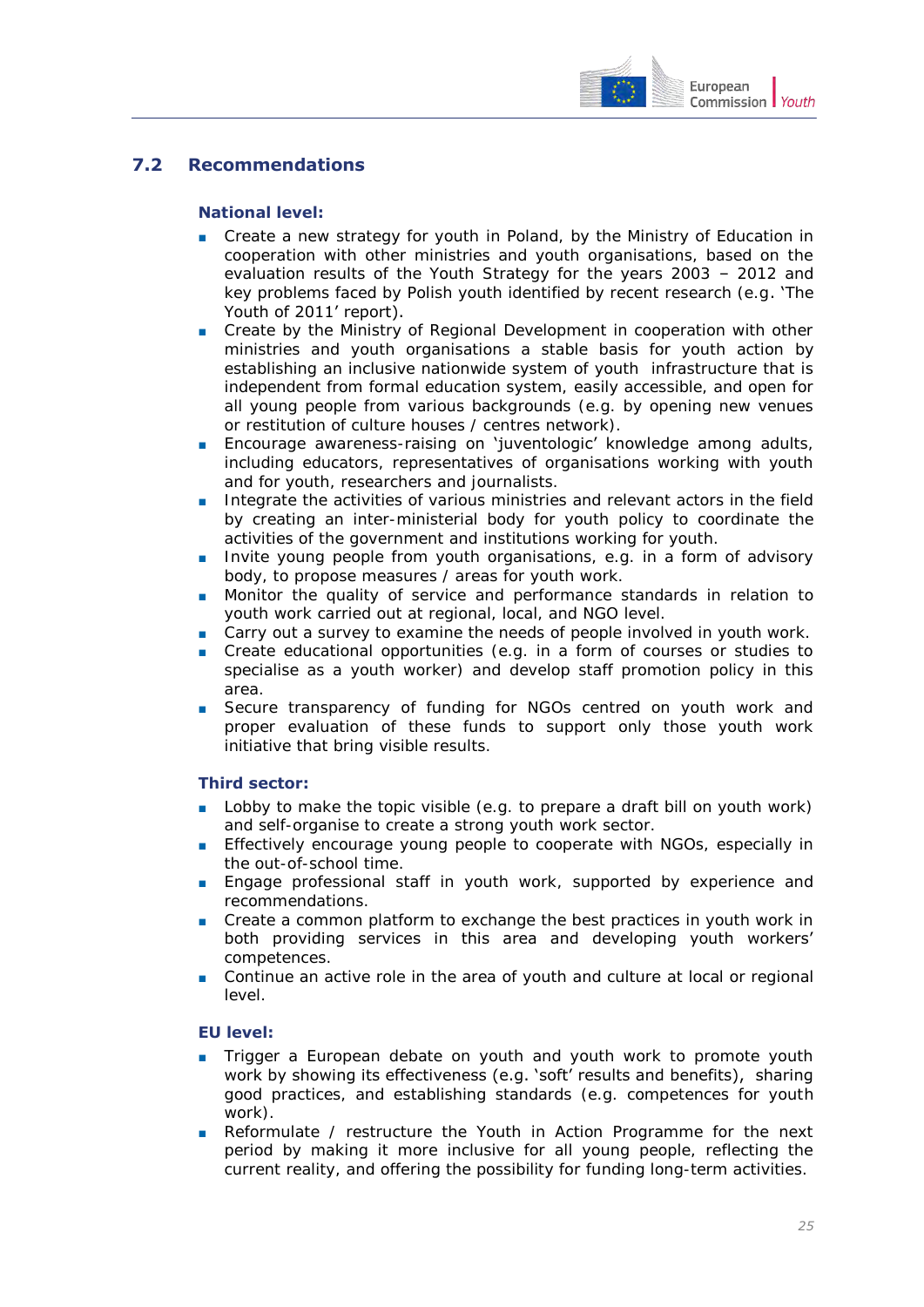

- Reconsider criteria, such as income, in some programmes financed from the ESF.
- Establish a supervisory body at the EU level devoted to youth policy, which would oversee the advancements and effects of developments in youth sector and collect hard data.
- Create a youth work model and promote it in Member States (combined with a financial support if it functions properly).
- Promote youth work by showing its effectiveness (e.g. 'soft' results) and good practices.
- Instigate a European debate on effective, integrated and multi-faceted remedy for pathological forms of leisure activities of young people.

# **8 Sources**

#### **8.1 Interviewees**

Ministry of Education, Department for International Cooperation. Date of interview: 20<sup>th</sup> of November 2012

Youth in Action Programme Foundation for the Development of the Education System. Date of interview: 19<sup>th</sup> of November 2012.

Voluntary Labour Corps (OHP), Office for Education and Organisation of Caring and Education OHP Units. Date of inerterview: 20<sup>th</sup> of November 2012.

University of Warsaw, Institute of Applied Social Sciences, Research Centre on Youth. Date of interview: 8<sup>th</sup> of November 2012.

Alternative Laboratory in Toruń. Date of interview:  $5<sup>th</sup>$  of November 2012.

Jagiellonian University. Date of interview: 7<sup>th</sup> of November 2012.

Siemacha Association. Date of interview: 15<sup>th</sup> of November 2012. 'Otwarte Drzwi' association. Date of interview: 15<sup>th</sup> of November 2012. 'Tratwa' association. Date of interview: 19<sup>th</sup> of November 2012. NZOZ Monar. Date of interview: 8<sup>th</sup> of November 2012.

# **8.2 Bibliography**

The Act on school education system of 7 September 1991 (with further amendments), <http://isap.sejm.gov.pl/Download?id=WDU20042562572&type=3> accessed on 20 November 2012.

The Act on public benefit activity and volunteerism of 23 April 2003, <http://www.pozytek.gov.pl/Law,534.html> accessed on 20 November 2012.

The Act on social assistance of 12th March 2004.

Country sheet on youth policy in Poland. Youth Partnership. Last updated on 21.12.2011 by Ewa Krzaklewska, [<http://youth-partnership-eu.coe.int/youth](http://youth-partnership-eu.coe.int/youth-partnership/documents/Questionnaires/Country/Country_sheet_2012/Country_sheet_Poland_2012.pdf)[partnership/documents/Questionnaires/Country/Country\\_sheet\\_2012/Country\\_sheet\\_](http://youth-partnership-eu.coe.int/youth-partnership/documents/Questionnaires/Country/Country_sheet_2012/Country_sheet_Poland_2012.pdf) Poland 2012.pdf > accessed on 20 November 2012.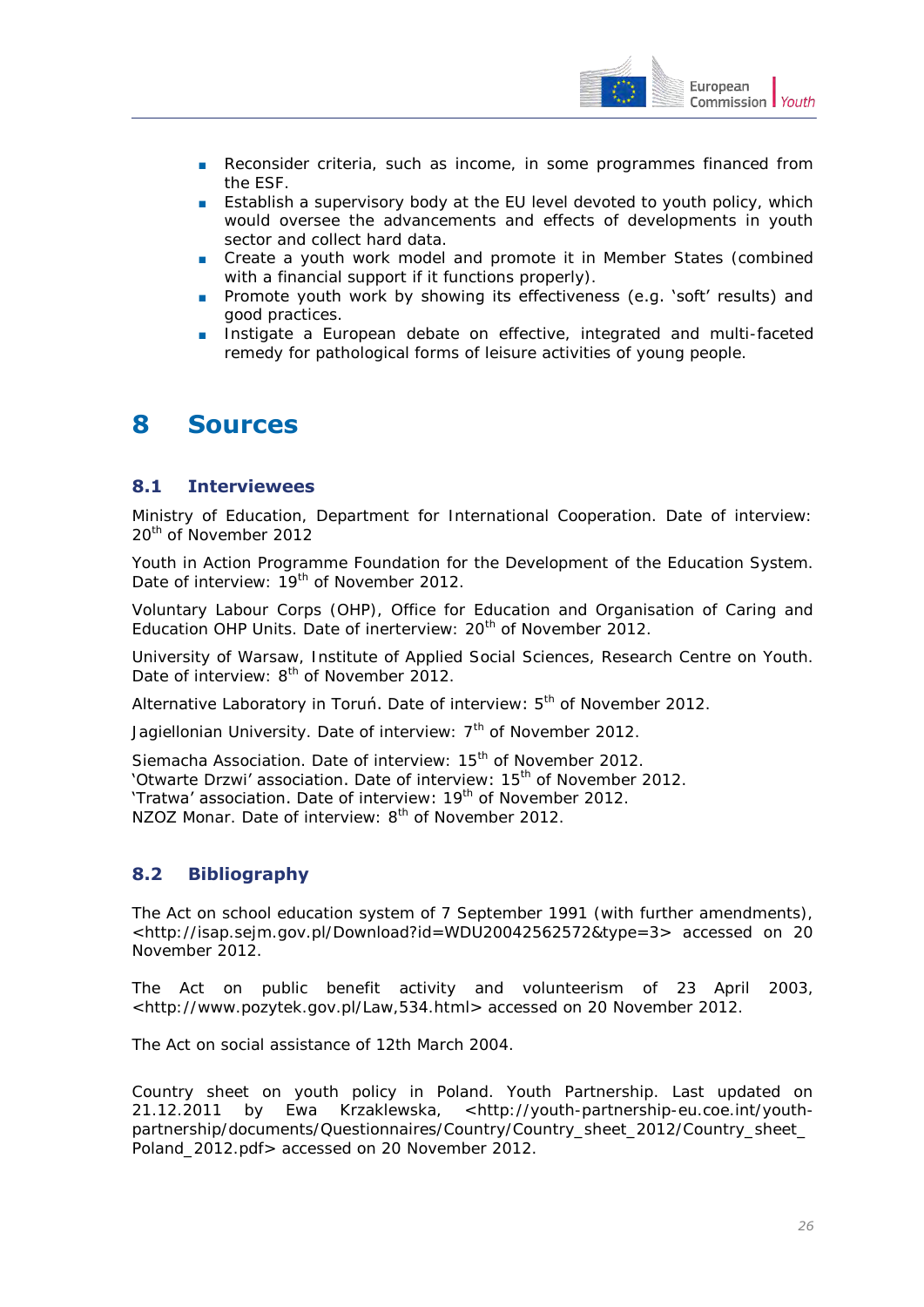

European Commission (2012), *National report: First cooperation cycle of the EU Youth Strategy 2010-2012 (Poland),* Brussels: European Comission. Available at: <http://ec.europa.eu/youth/documents/national\_youth\_reports\_2012/poland.pdf>.

Giza-Poleszczuk, A., Strzemińska, A. & Mencwel, J. (2012), *Młodzi Bez Głosu.* Warsaw: Zeszyt no 1.

Krzaklewska, E. (2011), *The Active Inclusion of young people in cities.* Krakow: Local Authority Observatory.

Miniserstwo Prancy I olityki Społecznej, The National Plan for Employment for 2009- 2011, < [http://www.mpips.gov.pl/praca/strategie-i-dokumenty](http://www.mpips.gov.pl/praca/strategie-i-dokumenty-programowe/kpd/krajowy-plan-dzialan-na-rzecz-zatrudnienia-na-lata-2009-2011/)[programmeowe/kpd/krajowy-plan-dzialan-na-rzecz-zatrudnienia-na-lata-2009-2011/>](http://www.mpips.gov.pl/praca/strategie-i-dokumenty-programowe/kpd/krajowy-plan-dzialan-na-rzecz-zatrudnienia-na-lata-2009-2011/) http://www.mpips.gov.pl/praca/strategie-i-dokumenty-programmeowe/kpd/krajowyplan-dzialan-na-rzecz-zatrudnienia-na-lata-2009-2011/

Miniserstwo Prancy I olityki Społecznej, The National Plan for Employment for 2009-2011 and 2012-2014 (version addressed to the Council of Ministers), [<http://www.mpips.gov.pl/bip/projekty-aktow-prawnych/projekty-programmeow-i](http://www.mpips.gov.pl/bip/projekty-aktow-prawnych/projekty-programow-i-inne/krajowy-plan-dzialan-na-rzecz-zatrudnienia--2012-2014/)[inne/krajowy-plan-dzialan-na-rzecz-zatrudnienia--2012-2014/>](http://www.mpips.gov.pl/bip/projekty-aktow-prawnych/projekty-programow-i-inne/krajowy-plan-dzialan-na-rzecz-zatrudnienia--2012-2014/) accessed on 6 December 2012.

Ministry of Education and Sports (2003), *Youth Strategy for the years 2003 – 2012*, Waschaw: Ministry of Education and Sports.

Pofit, P. (2006), Łęczyca. *Kapslowe - 'money meant' for the prevention*. [<http://wiadomosci.ngo.pl/wiadomosc/238470.html>](http://wiadomosci.ngo.pl/wiadomosc/238470.html) date accessed: 23rd of November 2012.

Rymsza, M. (ed.) (2012), *Pracownicy socjalni i praca socjalna w Polsce. Między służbą społeczną a urzędem*. Warsaw: Institute of Public Affairs (IPA).

Sińczuch, M. (2009), *Poland: the ideological background to youth work*. In: Verschelden, G., Coussée, F., Van de Walle, T. and Williamson, H. (eds.) (2010). *The history of youth work in Europe and its relevance for youth policy today*, Strasbourg: Council of Europe Publishing.

Szafraniec, K. (2011), *The Youth of 2011*. Warsaw: The Chancellery of the Prime Minister.

Youth 2008 (2009), *Opinions and Diagnoses*. Warsaw: CBOS.